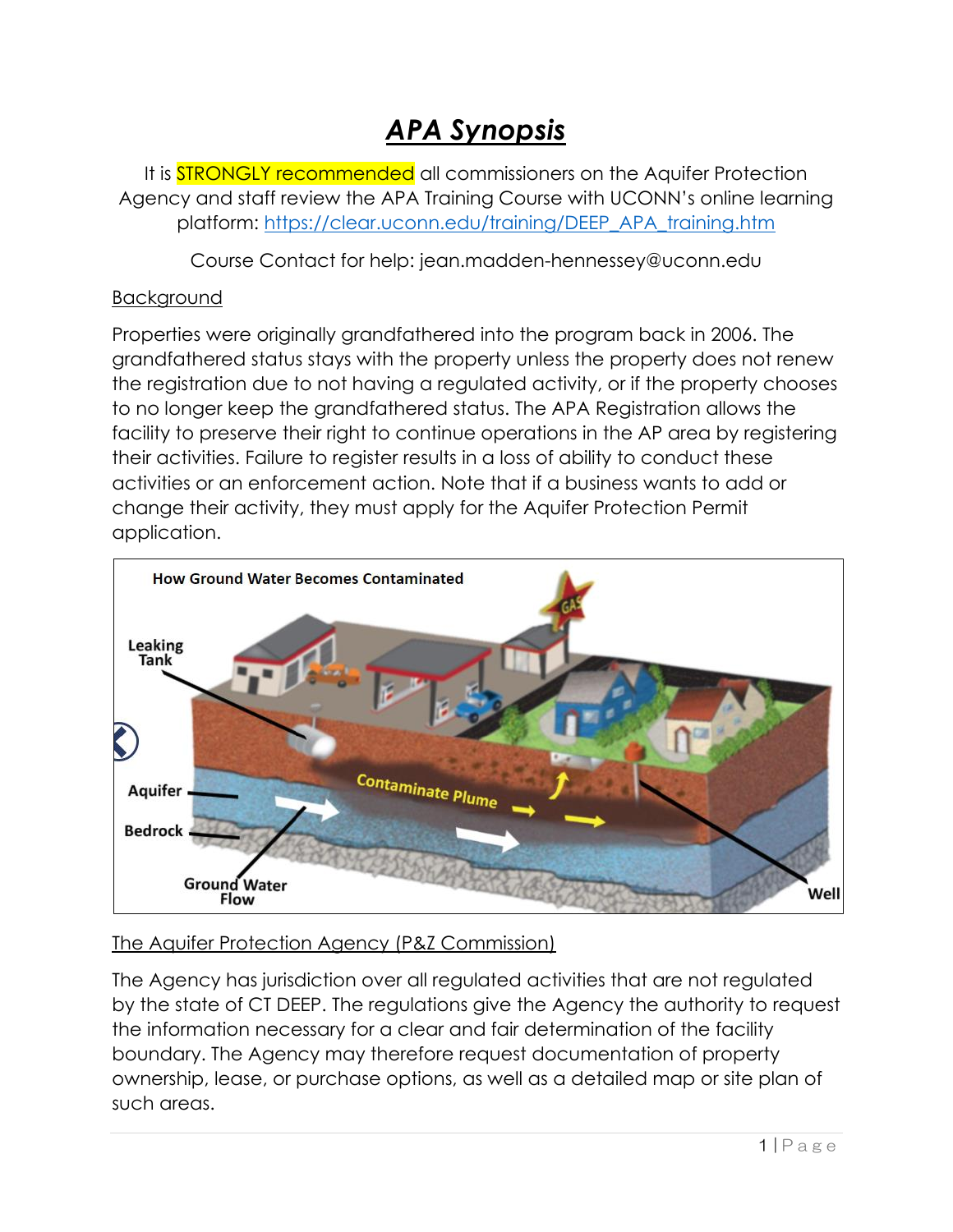# Types of Applications

- 1. Aquifer Registration-New or expired (Permit is required when changing a registered regulated activity)
- 2. Aquifer Registration Transfer-Old owner to new owner of site
- 3. Aquifer Permit-rarely do-For large or state facilities
- 4. Aquifer Regulation Amendment
- 5. Aquifer Map Boundary Delineation/Map Change
- 6. Aquifer Permit Extension or Modification

Applications 3-6 require public hearings, or unless a public hearing is requested by the Agency. A Legal Notice of Meeting should be published every month and can be combined on the P&Z Legal Notice Ad.

## Application Requirements

- 1. Paper form of APA Application Rev. 2021 (K Drive for Staff)
- 2. US Quad Topo Map
- 3. BMP
- 4. MMP
- 5. Storm water plan (if requested by agency)
- 6. Application Processing Fee \$250.00 (Fee varies by site acreage)
- 7. Site Inspection Report and Staff Report
- 8. Include any and all emails associated with each application on file for the Record and minutes of the APA Meeting.

The **BMP** purpose is to know how the facility is protecting the environment from its activities. This report includes wastewater disposal information, stormwater disposal information, and materials managements information. If a facility is directly releasing water into the ground, a state permit is required from DEEP.

The **MMP** purpose is to know how materials are managed on site. This document should include information on the cleaning, storing, and information of all chemicals on site. The MMP and the BMP should always be on site for aquifer registered facilities. The MMP is also a pollution prevention plan. It should include the following:

- o Description of operation of practices that show threats to the aquifer
- o Name, Address, Mailing Address, Title, Phone number of emergency individuals
- o Record-keeping system to account for types, quantities, and deposition of Hazardous materials
- o Emergency response plan for responding to a release of hazardous materials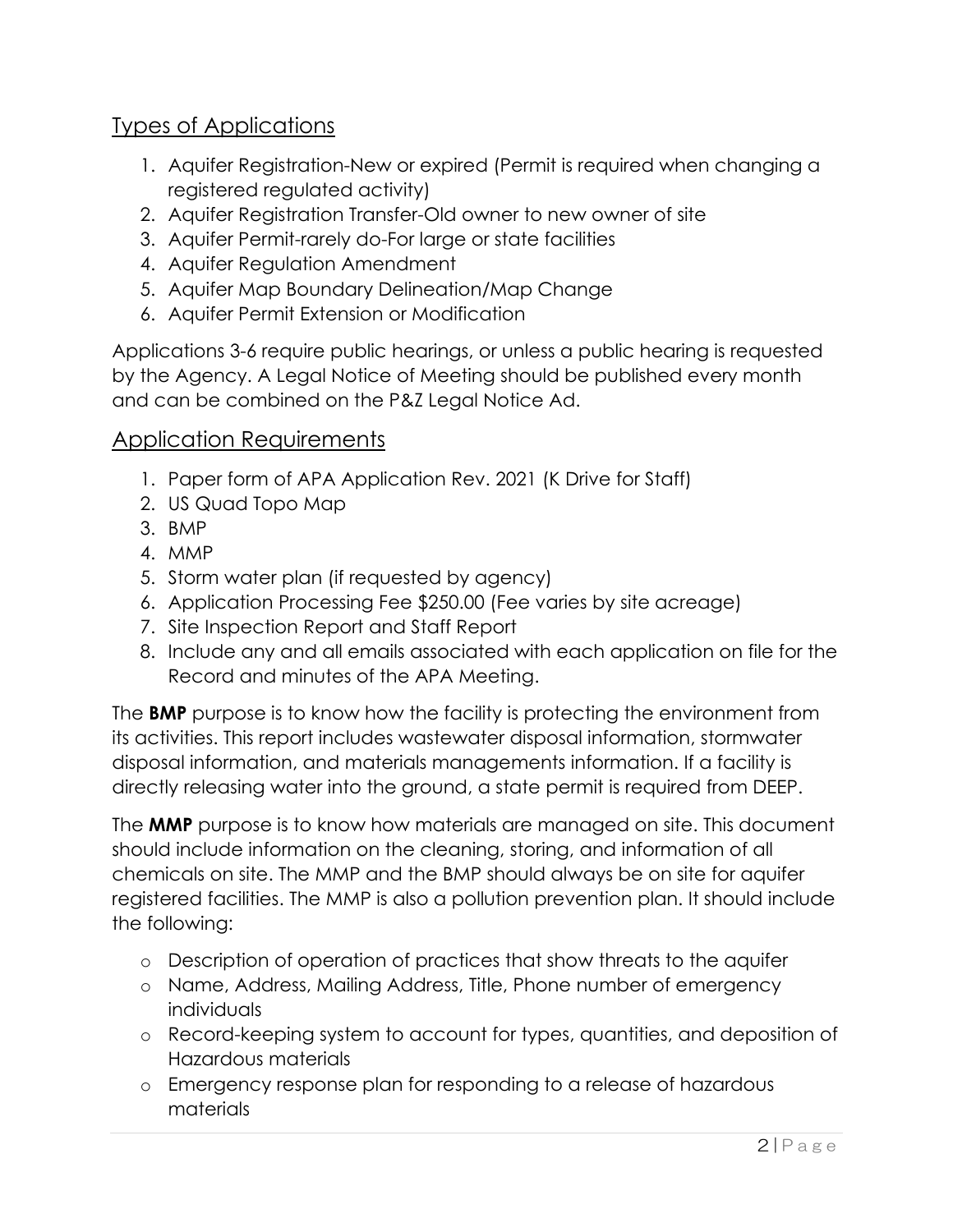### Regulated Activities

There are **28 total regulated activities**. Regulated activities are land use activities conducted at businesses that use, store, and/or handle hazardous material that potentially threaten groundwater. If connected to a public sewer system, the following are not regulated: Wood Finishing, embalming services, commercial laundry, and car washes.

Example: Gas stations are a regulated land use and new gas stations cannot be developed in Aquifer Protection Areas. Other examples include automotive and engine service stations, metal fabricators, industrial activities, and dry cleaners.



- **1. Underground Storage or Transmission of Oil, Petroleum or Hazardous Material**
	- a. This includes all underground storage or transmission of oil or petroleum except
		- i. Activities preempted by federal law (pipelines, etc.)
		- ii. An underground storage tank that contains #2 fuel oil an dis located more than 500 feet from an Aquifer Protection Area well.



iii. Underground elect4rical facilities

such as transformers, breakers, or cables containing oil for cooling or insulation purposed which are owned and operated by apubli8c services company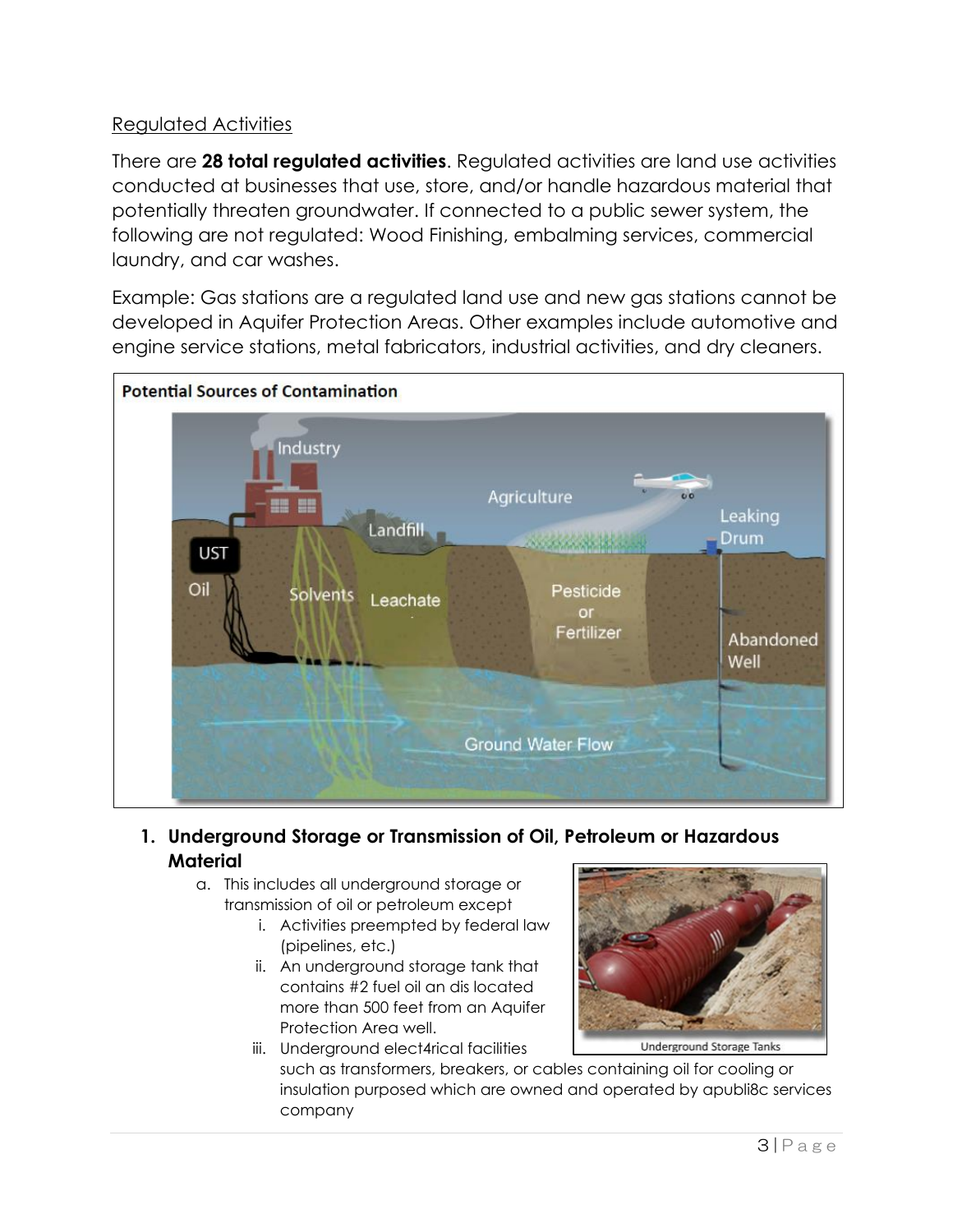- b. This includes gas stations, automotive or fleet garage, misc. businesses. Concerns include tank, pipes, and joint leaks releasing liquid fuel or hazardous material
- c. Note that #2 fuel oil does not move quickly through the groundwater system, and if the tank is beyond 500 feet of the APA Well the potential for contamination is minimal.
- d. Propane is not a regulated activity and not a concern. It can be considered hazardous due its flammable and explosive potential; however, it volatilizes rapidly and it off-gases instead of moving through groundwater.

#### **2. Oil or Petroleum Dispensing for the purpose of retail, wholesale, or fleet use**

- a. Includes all oil or petroleum dispensing for the purpose of retail, wholesale, or fleet use except:
	- i. Above-ground storage of less than two thousand gallons provided all the following conditions are stratified:
		- 1. The dispensing takes place solely on a paved surface with is covered by a roof
		- 2. The above-ground storage tanks are a double walled tank with overfill alarms
		- 3. And all associated piping is either above ground or has secondary containment.
	- ii. This includes gas stations, automotive or fleet garages, fuel oil dealers. Concerns are leaks, drips, tank ruptures releasing liquid fuel and petroleum hydrocarbons.

### **3. On-site storage of hazardous materials for the purpose of wholesale sale**

- a. Includes all on-site storage of hazardous materials for the purpose of wholesale sale
	- i. Examples include chemical warehouses, bulk storage facilities, and tank farms. Concerns are large volumes of various hazardous materials, stored or distributed that might contaminated groundwater as a result of tank ruptures, accidental spills, poor management practices, flooding, or fire.



### **4. Vehicle Repair or Maintenance**

- a. Includes all repair or maintenance of vehicles or internal combustion engines of vehicles, involving the use, storage or disposal of hazardous materials including:
	- i. Solvents, lubricants, paints, brake fluids, and transmission fluids or the generation of hazardous wastes
	- ii. Examples include auto service, car dealers, auto body repair, aircraft repair, boat or marine dealer repair, fleet or municipal garage, marine, recreational vehicle, motorcycle dealer, construction equipment repair or rental, tractor, and lawn mower repair
	- iii. Concerns are fuel storage, the use and storage of oils, waste oils, paints, thinners, various solvents, brake, and transmission fluid with potential to release petroleum hydrocarbons and solvents.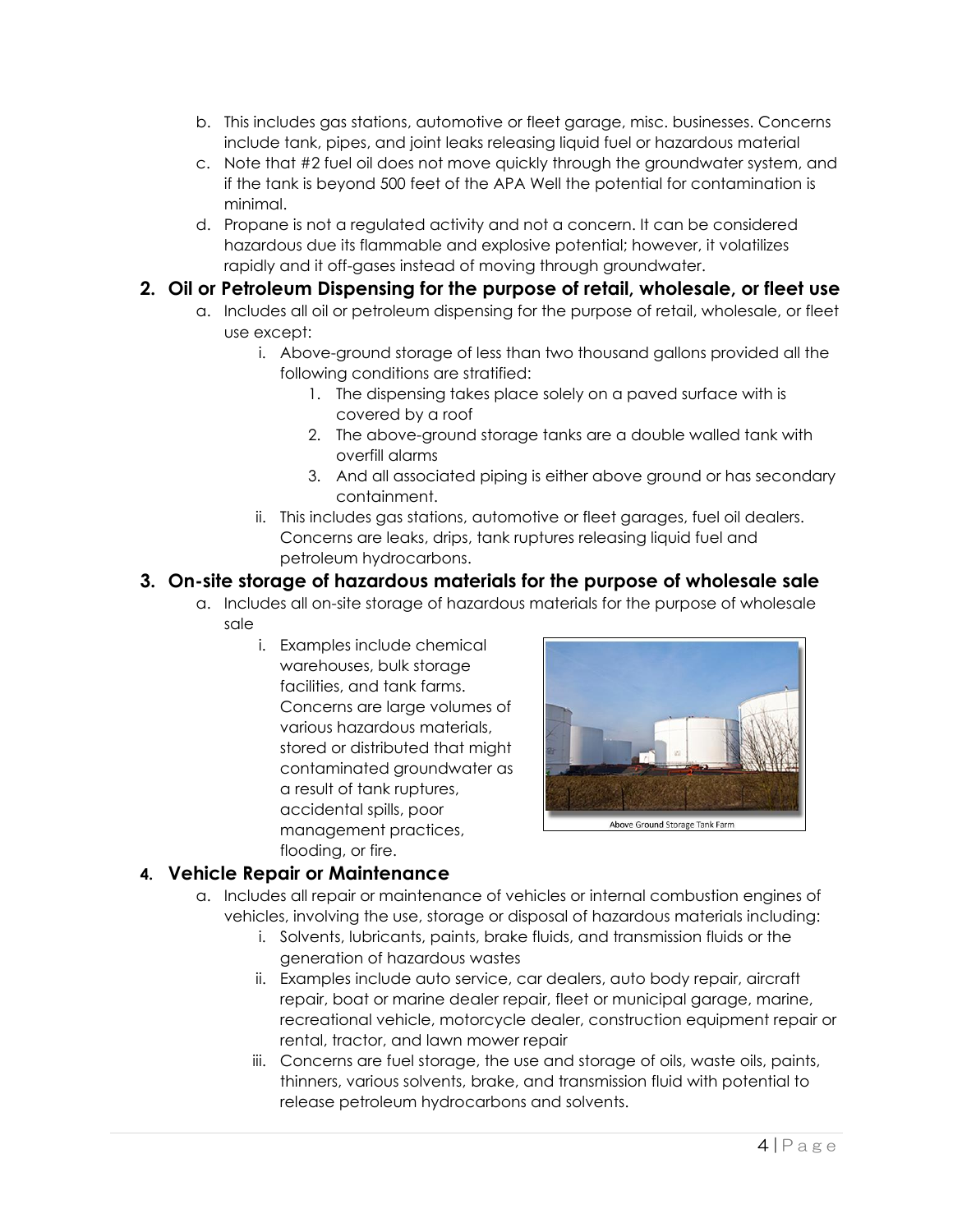### **5. Salvage Operations of Metal or Vehicle Parts**

- a. Includes all salvage operations of metal or vehicle parts.
	- i. Examples include auto recyclers, junk yards, salvage yards.
	- ii. Concerns are fuel storage, the use and storage of oils, waste oils, various solvents, brake and transmission fluids with potential to release petroleum hydrocarbons, solvents, and heavy metals like lead.



### **6. Non-Domestic Wastewater Discharges to Ground Water**

- a. Includes all wastewater discharges to the ground water except:
	- i. Domestic sewage
	- ii. Stormwater
	- iii. The following if they have a DEEP Discharge permit
		- 1. A pump and treat system for ground water remediation
		- 2. A potable water treatment system (DPH 1/1/2018)
		- 3. Heat pump system
		- 4. Non-contact cooling water system
		- 5. Swimming pools
	- iv. Examples include industrial businesses or commercial service facilities.
	- v. Concerns are discharge of non-biodegradable waste to groundwater; persistent organize and inorganic compounds.

### **7. Car or Truck Washing**

- a. Includes all car or truck washing unless all waste waters are disposed of through a connection to a publicly owned treatment works.
	- i. Examples include car and truck washes, possibly vehicle sales or service
	- ii. Concerns are wastewaters carrying petroleum hydrocarbons and other contaminants to groundwater
	- iii. Note that the concern is the contaminants washed off vehicles into the wastewater. If connected to a public sewer, this is not a threat to the groundwater. However, discharge of the wastewater to the ground through a septic system or dry well is a concern. This activity requires a permit from DEEP.

### **8. Chemical Production**

- a. Includes all production or refining of chemicals, including hazardous materials or asphalt
	- i. Examples include chemical, petroleum, asphalt, or pesticides manufacturers
	- ii. Concerns include storage, use and production of chemicals, equipment, cleaning and maintenance, and hazardous waste generation

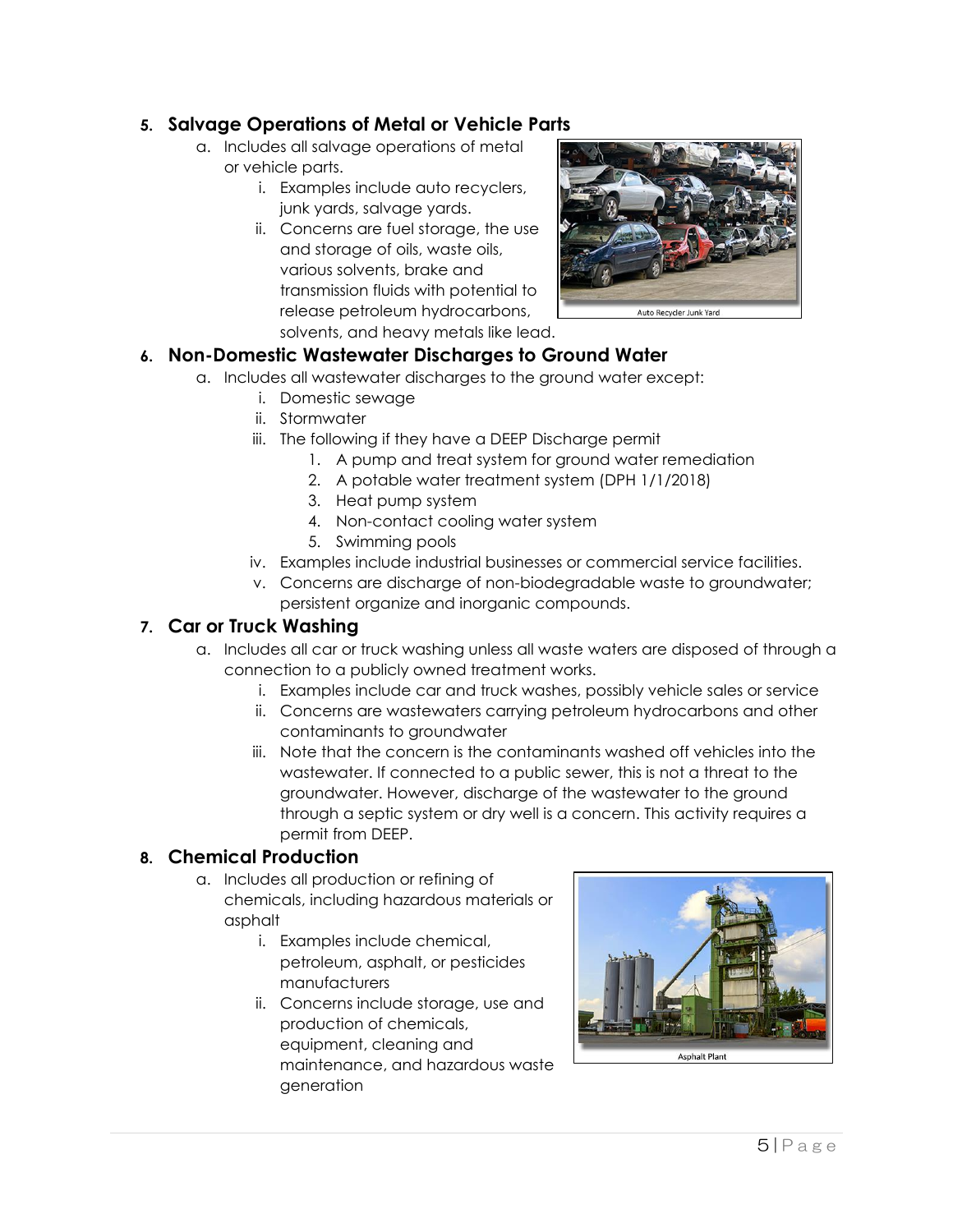### **9. Clothes or Cloth Cleaning Services**

- a. Includes clothes or cloth cleaning services which involves the use storage or disposal of hazardous materials including without limitation dry-cleaning solvents
	- i. Examples include dry cleaners
		- ii. Concerns are dry cleaning solvents, storage, use and disposal of industrial strength cleaning solvents/agents
	- iii. Note that if the dry cleaner is just a store-front that sends the clothes off site for cleaning, the store is not regulated under the programs. Only dry cleaners that clean on-site are regulated.

#### **10.Industrial Laundry Service**

- a. Includes all industrial laundry service which involves the cleaning of clothes or cloth contaminated by hazardous materials (but does not use dry-cleaning solvents for cleaning) unless all waste waters are disposed of through a connection to a publicly owned treatment works
	- i. Examples: industrial laundries
	- ii. Concerns wastewaters and the storage, use and disposal of industrial strength cleaning agents



iii. Note: industrial laundry service that is connected to a public sewer system is not regulated under the program.

#### **11. Power Generation**

- a. Includes all generation of electrical power by means of fossil fuels except generation:
	- i. By an emergency engine
	- ii. By means of natural gas or propane
	- iii. Examples: power plants
	- iv. Concerns risks associate with fuel storage/use, large quantities of waste generation, machine shops, and equipment maintenance

### **12. Electrical, Electronics Production**

- a. Includes production of electronic boards, electrical components, or other electrical equipment involving the use, storage or disposal of any hazardous material or involving metal plating, degreasing of parts or equipment, or etching operations.
	- i. Examples: electrical equipment or electronics manufacturer
	- ii. Concerns storage and use of hazardous material, hazardous waste generation, equipment cleaning and maintenance, and machine shops with heavy metals, chlorinated solvents, strong acids and alkalis, paint and thinner wastes and waste oils

### **13. Embalming or Crematory Services**

- a. Includes embalming or crematory services which involve the use, storage, or disposal of hazardous materials unless all waste waters are disposed of through a connection to a publicly owned treatment works.
	- i. Examples: funeral homes, crematories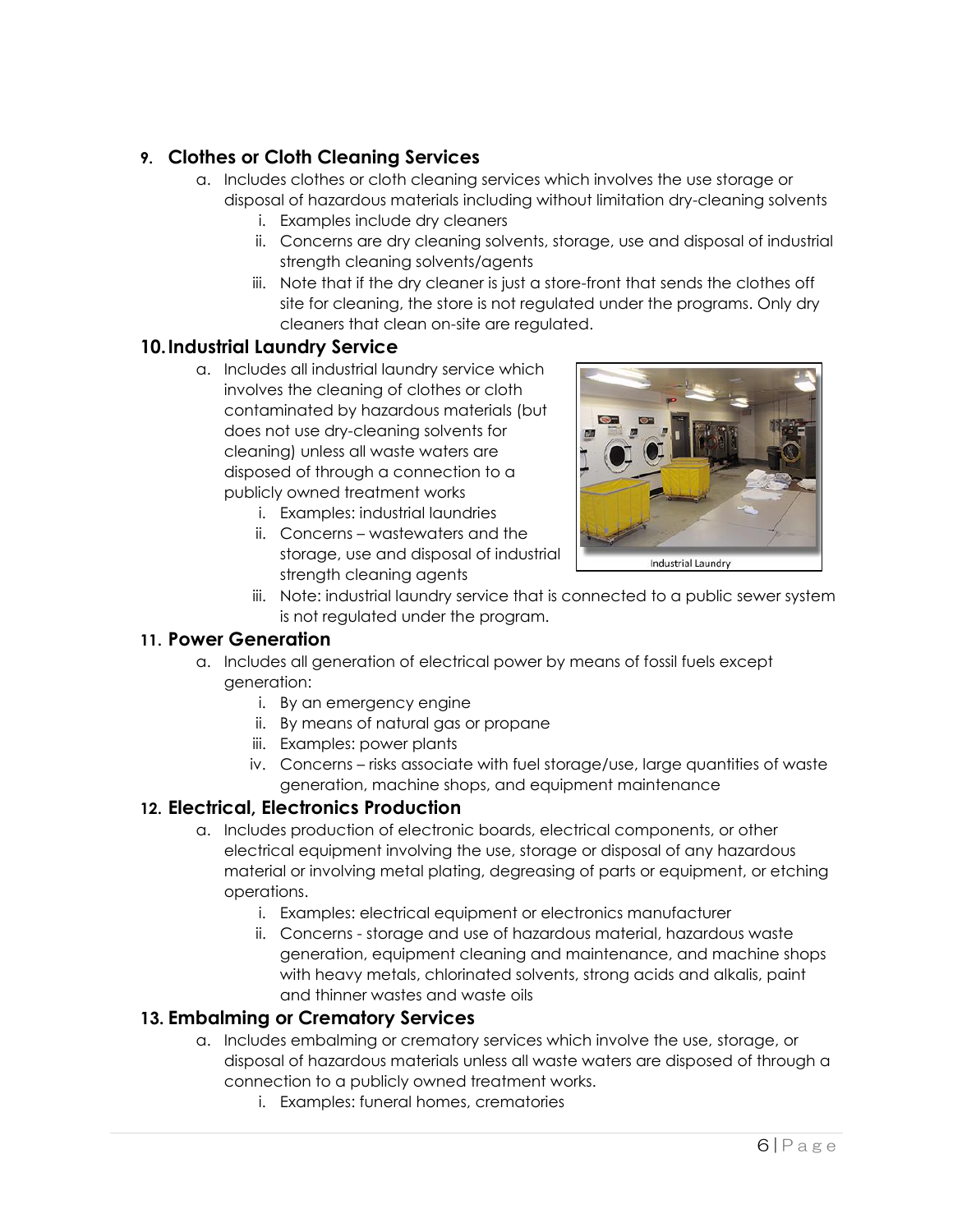- ii. Concerns wastewaters with chemicals from embalming fluid like formaldehyde, glutaraldehyde, ethanol, humectants and wetting agents, and other solvents
- iii. Note: embalming or crematory services that are connected to a public sewer system are not regulated under the program.

#### **14. Furniture Stripping**

- a. Includes furniture stripping operations which involve the use, storage, or disposal of hazardous materials.
	- i. Examples: furniture strippers or refinishers
	- ii. Concerns use of chlorinated solvents and other hazardous materials used to strip finishes from furniture



### **15. Furniture Finishing**

- a. Includes furniture finishing operations which involve the use, storage, or disposal of hazardous materials (but not stripping) unless all waste waters are disposed of through a connection to a publicly owned treatment works.
	- i. Examples: furniture manufacturer or repair
	- ii. Concerns general use of solvents, paints, thinners, and other hazardous materials
	- iii. Note: furniture finishing services that are connected to a public sewer system are not regulated under the program.

### **16. Hazardous Waste Treatment, Storage, or Disposal Facility**

- a. Includes all storage, treatment, or disposal of hazardous waste subject to a DEEP Permit.
	- i. Examples: hazardous waste storage, treatment, or disposal facilities
	- ii. Concerns spills, leaks, and possible leachate from storage and processing of wastes; various potential organic and inorganic contaminants



### **17. Biological or Chemical Testing**

- a. Includes biological or chemical testing, analysis or research which involves the use, storage, or disposal of hazardous material, and unless all waste waters are disposed of through a connection to a publicly owned treatment works, and provided that on-site testing of a public supply well by a water utility is not a regulated activity.
	- i. Examples: biological or chemical laboratories
	- ii. Concerns wastewaters that may carry pathogens, nitrates, volatile organic compounds, other organic and inorganic compounds

#### **18. Pest Control services**

- a. Includes pest control services which involve storage, mixing or loading of pesticides or other hazardous materials.
	- i. Examples: lawn care, pest control services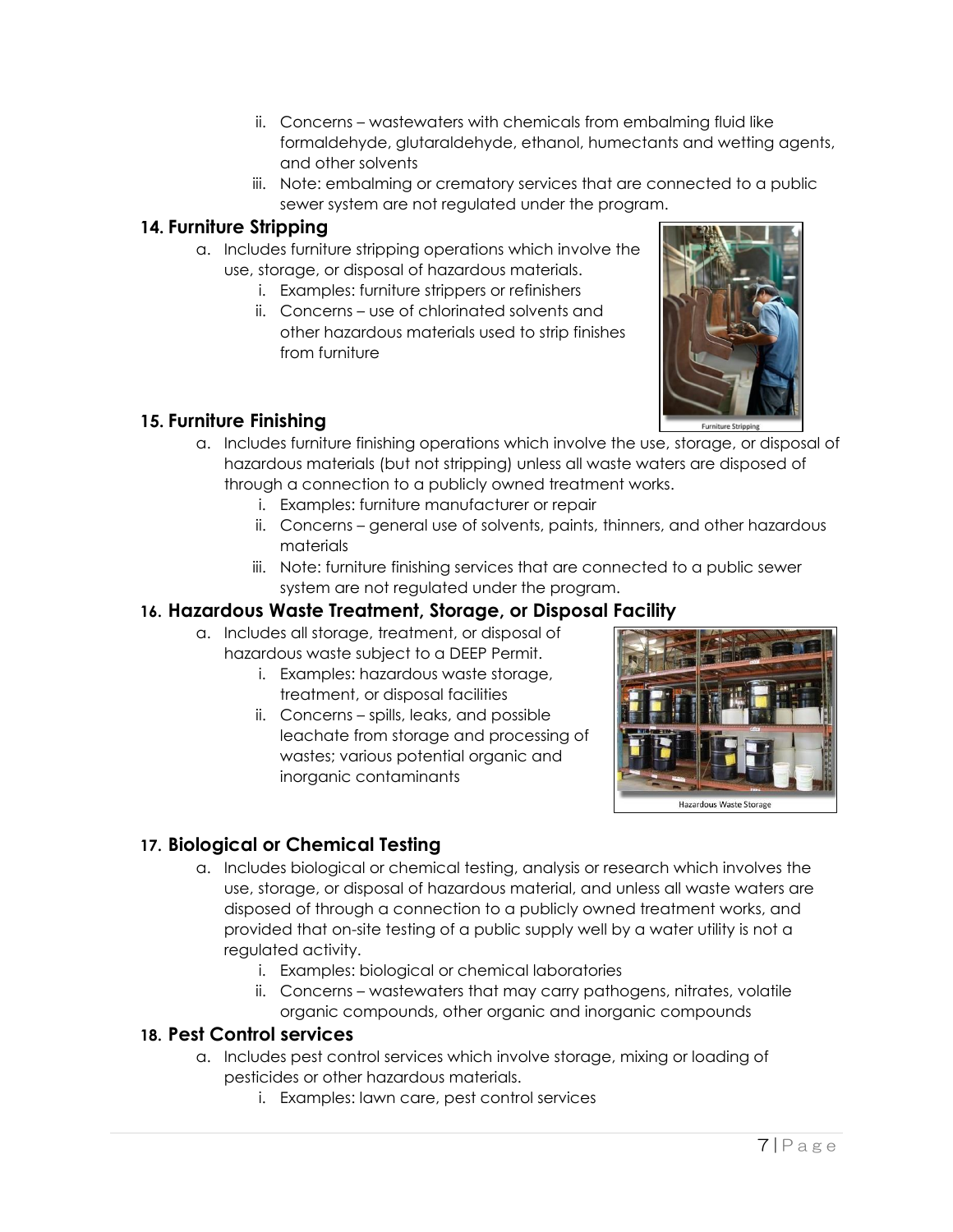- ii. Concerns storage and mixing of chemicals, equipment cleaning, equipment fueling and maintenance; various pesticides
- iii. Note: this is not where pesticides are applied. If applied in accordance with application guidelines, this does not pose a threat to groundwater. This applies to the facility where pesticides are stored in large volumes and where the mixing and equipment cleaning occur.



#### **19. Photographic Finishing**

- a. Includes photographic finishing which involves the use, storage, or disposal of hazardous materials unless all waste waters are disposed of through a connection to a publicly owned treatment works.
	- i. Examples: photographic finishing laboratories
	- ii. Concerns silver, cyanide, chromium, and other chemicals found in waste wash waters
	- iii. Note: photo finishing operations typically use cartridge systems for the machines where the chemicals are contained. Wastewaters that are discharged to a public sewer system, not to the ground water system, pose a minimal threat. Photographic finishing services that are connected to a public sewer system are not regulated under the program.

#### **20. Production or Fabrication of Metal**

- a. Includes production or fabrication of metal products which involves the use, storage or disposal of hazardous materials including:
	- i. metal cleaning or degreasing with industrial solvents,
	- ii. metal plating,
	- iii. or metal etching
- b. Examples: metal foundry, finisher, machine shop, fabricator, plate maker
- c. Concerns storage and use of hazardous material, hazardous waste generation, equipment cleaning and maintenance, machine shops; heavy metals, chlorinated solvents, strong acids and alkalis, waste oils, phenols, PCBs, Cyanides



#### **21. Printing**

- a. Includes printing, plate making, lithography, photoengraving, or gravure, which involves the use, storage, or disposal of hazardous materials.
	- i. Examples: printer or publisher
	- ii. Concerns storage and use of ink chemicals, equipment cleaning, engraving; chlorinated solvents, phenols, hydrocarbon compounds
	- iii. Note: copy centers are not a concern, as these utilize cartridge systems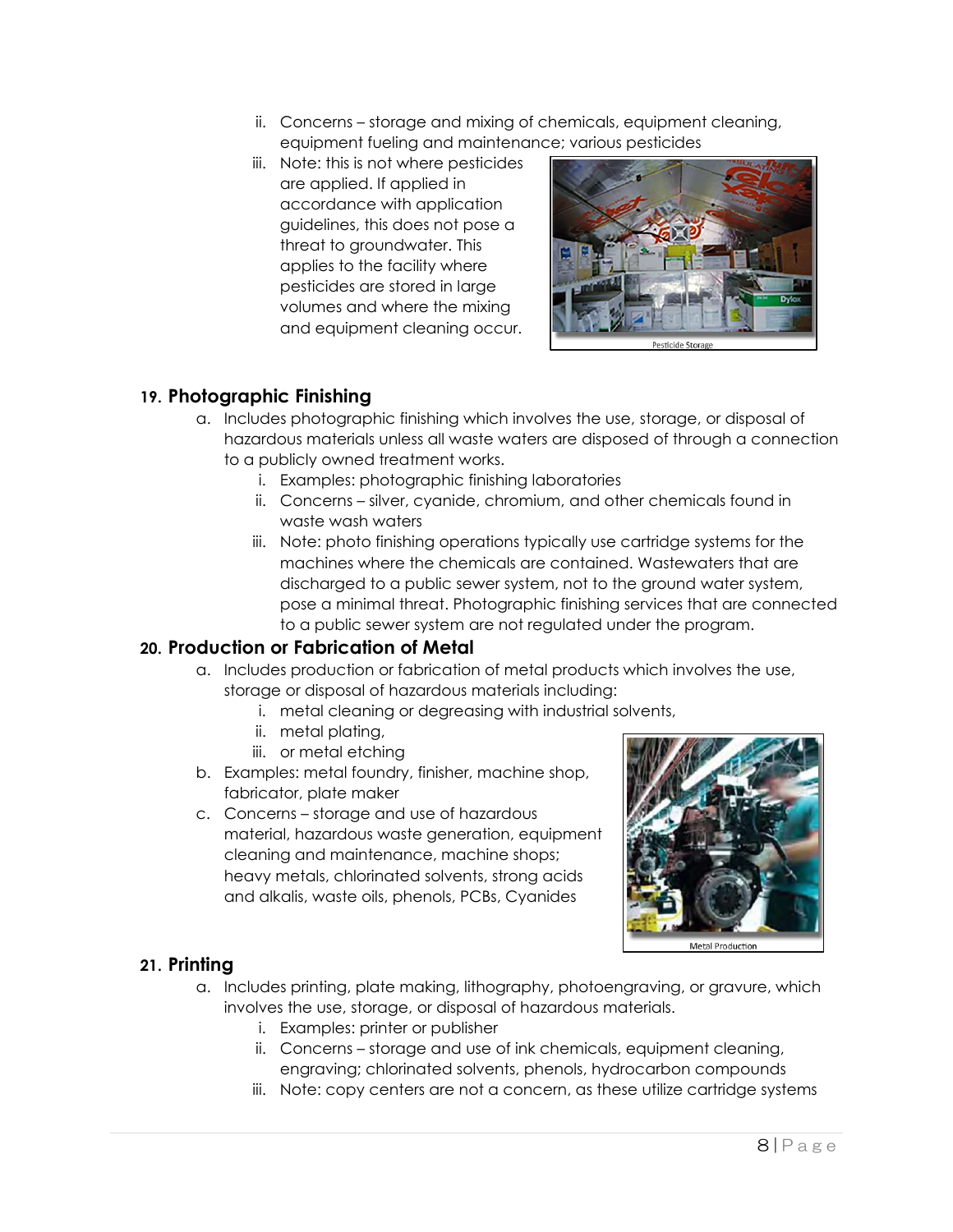#### **22. Waste Recycling Facility**

- a. Includes accumulation or storage of waste oil, anti-freeze or spent lead-acid batteries which are subject to a DEEP General Permit.
	- i. Examples: recycling facility, collection, or transfer station
	- ii. Concerns spills or leachate generated from waste collection and storage; numerous chemical constituents



#### **23. Rubber or Resin Production**

- a. Includes production of rubber, resin cements, elastomers, or plastic, which involves the use, storage or disposal of hazardous materials.
	- i. Examples: rubber, resin, elastomer, or plastic manufacturer
	- ii. Concerns raw material storage, process hazardous waste generation, machine shops; waste oils, solvents, phenols, strong organic and inorganic wastes



### **24.Storage of De-icing Chemicals**

- a. Includes all storage of de-icing chemicals unless storage takes place within a weather-tight water-proof structure for the purpose of retail sale or for the purpose of de-icing on-site parking areas or access roads to parking areas.
	- i. Examples: salt storage facility, fleet state or municipal garage
	- ii. Concerns stockpiling of road salt for de-icing of roads and parking areas; sodium chloride, de-caking agents

### **25.Solid Waste Facility**

- a. Includes accumulation, storage, handling, recycling, disposal, reduction, processing, burning, transfer or composting of solid waste, which is subject to a DEEP Permit, except a potable water treatment sludge disposal area.
	- i. Examples: solid waste facilities, landfill, transfer station, composting facilities, processing centers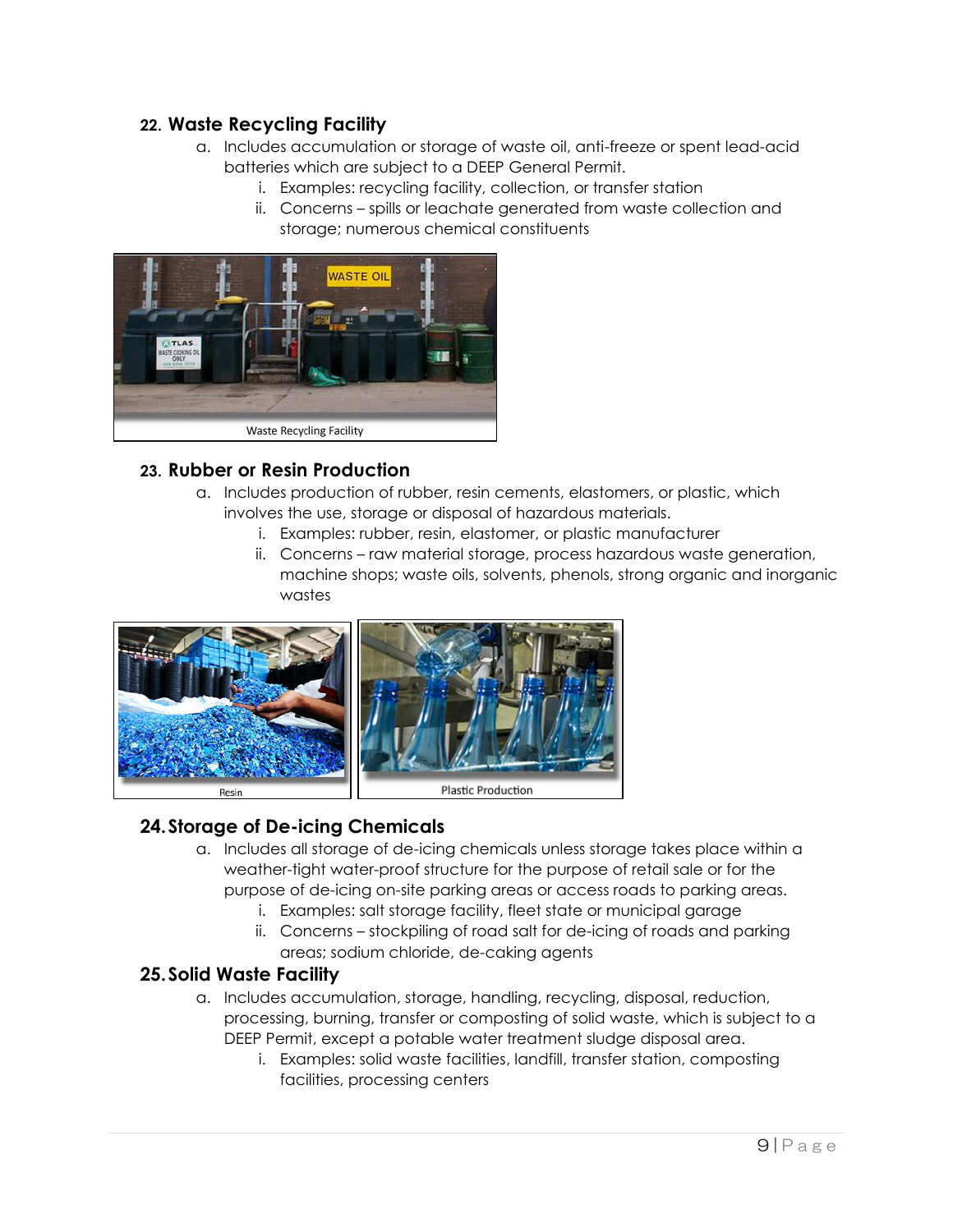ii. Concerns – spills, leaks, and leachate from storage, processing, and disposal of wastes; various potential organic and inorganic contaminants

### **26. Textile Production**

- a. Includes dying, coating, or printing of textiles, or tanning or finishing of leather, which activity involves the use, storage or disposal of hazardous materials.
	- i. Examples: textile manufacturer, tannery
	- ii. Concerns storage and use of hazardous materials, equipment cleaning, and hazardous wastes; strong acids and alkalis, dyes, solvents, metals and hydrocarbons



### **27. Reconstituted Wood Production**

- a. Includes production of wood veneer, plywood, reconstituted wood or pressuretreated wood, which involves the use, storage or disposal of hazardous material.
	- i. Examples: reconstituted wood manufacturing, wood treatment
	- ii. Concerns chemical treatment of wood, chemical storage; creosotes, tars, trichlorophenol, pentachlorophenol, metals, solvents, oils



### **28. Pulp Production**

- a. Includes pulp production processes that involve bleaching.
	- i. Examples: pulp, paper, cardboard manufacturer
	- ii. Concerns storage and use of hazardous and nonhazardous materials, large quantities of waste generation; toxic organic and inorganic chemicals, metals, chlorinated hydrocarbons



**Pulp Production Machines**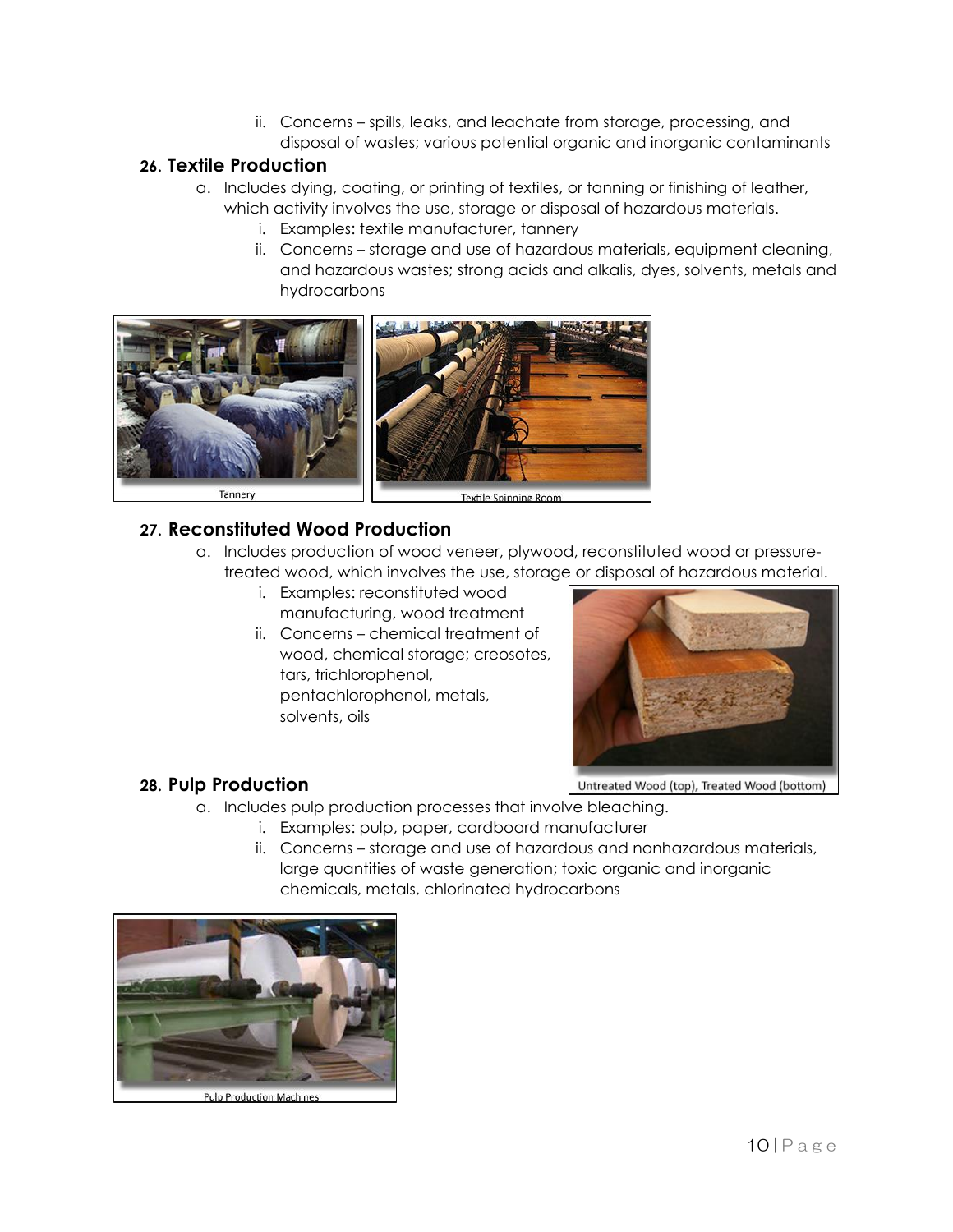### Staff Use-Inventory System

Every Town in the Aquifer Protection Program has to have an organized recordkeeping system of each application and facility. This ensures the Town is in compliance and the Facilities conducting the Regulated Activities are in compliance and valid.

A new excel spreadsheet was created called, "Aquifer Protection Management Sheet Town of Enfield" and is located in the 21\_Aquifer Protection Agency File in the K Drive. This spreadsheet is organized in a specific manner and has to be continuously updated as facilities change over time including the registration status.

The colored ones are the columns DEEP wants to see, but better organized, so I usually have another spreadsheet with just the DEEP information. (These can be updated and forward to Kim Czapla)

Staff Use-Columns of information needed for each application

- o Notes of current registration status (For staff use to determine next action)
- o Registration Type (New registration, re-registration, Transfer
- o Registration Date
- o Expiration Date
- o Last Site Inspection (LSI)
- o Site Inspection Needed?
- o Violations
- o Owner
- o Applicant/Representative
- o Facility Name
- o Facility Address
- o Zone
- o M/L
- o Project Name
- o Facility Type (Activity type?)
- o Hazardous Materials?
- o Aquifer Name (Aquifers the facility is on top of)
- o ARA Number (Aquifer Registration Application Number EX: XARA#21-07 or ARA#010)
- o AR Number (Aquifer Registration number EX: AR#2021-2-26)
- o Amount Owed
- o Amount Received
- o Date Received
- o Contact Number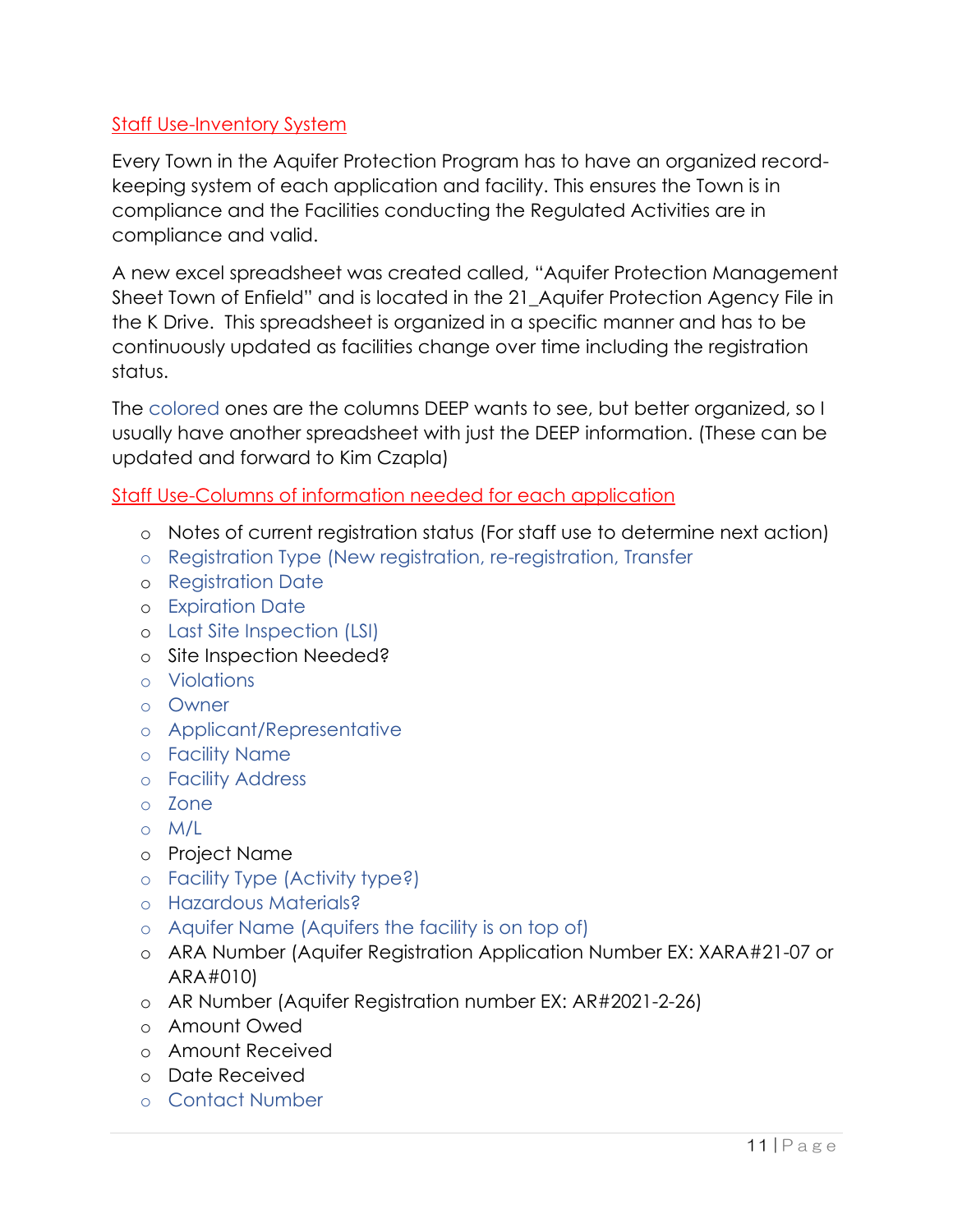- o Email
- o APA DOR (The DOR is the date of receipt of the next meeting or 35 days after-whichever comes first) (The Agency has 180 days to act on a received application)
- o APA Meeting Date (Date of the meeting-was the meeting continued?)
- o Meeting Approval (Date the R was approved)

# Aquifer Protection Area Permits

An Aquifer Protection Area **Registration** allows the facility to continue to conduct a regulated activity on the property at a site that is within the Aquifer Protection Area. If one of these "grandfathered" businesses wants to add or change their regulated activity, they must apply for an Aquifer Protection Area **Permit.**

Businesses that currently hold an Aquifer Protection Area Registration and are *seeking to change or add a regulated activity must apply for an Aquifer Protection Area Permit.* Permits are also required for additions or changes.

*A permit can only be obtained for a registered facility*.

If a facility is not registered, it is not eligible for a permit.

Example: A gas station has an Aquifer Protection Area Registration and is registered for conducting oil and petroleum dispensing and they want to add a service bay to do automotive repairs. The registered gas station will need an Aquifer Protection Area Permit to add the additional regulated activity of automotive repair.

A permit must be obtained from the Agency or Connecticut DEEP, as appropriate, before a business begins any new regulated activity. Issuing Aquifer Protection Area Permits requires the Agency to follow certain administrative actions and timeframes that are set in the regulations.

If an Agency has received an Aquifer Protection Area Permit application, it is recommended contacting Connecticut DEEP's Aquifer Protection Area Program for assistance to ensure that all administrative tasks are completely understood. (860) 424-3020.

Important information regarding processing Aquifer Protection Area Permits:

o Agency must review and take action (vote and make a decision) on permit applications within sixty-five (65) days of the date of receipt of an application or after completion of a public hearing (if one is held);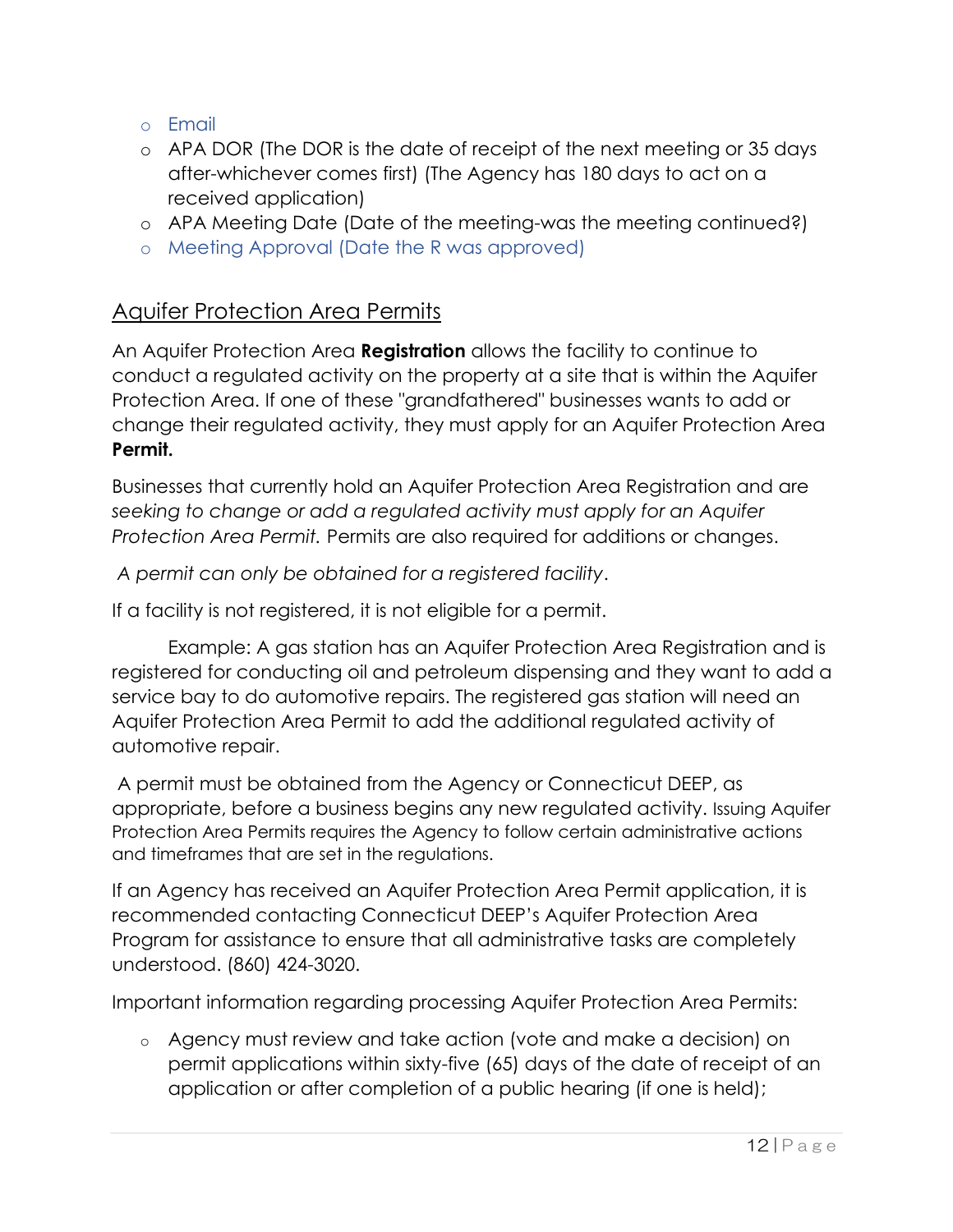- o Agency must notify the applicant of the decision by certified mail, return receipt requested, within fifteen (15) days of the decision;
- o Agency must ensure that the application is complete and the applicant has demonstrated to the Agency's satisfaction that certain standards, including Best Management Practices (BMPs), and criteria are met; and
- o A permit expires ten (10) years from the date of issuance and may be renewed, modified or transferred.

# Aquifer Protection Area Registration Transfers Permits

If the owner or operator of a registered site changes, the new owner or operator may apply to transfer the permit for the facility.

The application for transfer must be on the prescribed form and be submitted to the Municipal Aquifer Protection Agency or Connecticut DEEP, as appropriate.

The Municipal Aquifer Protection Area Registration and Permit may be transferred at the same time and approved by the Municipal Aquifer Protection Agency.

## Enforcement

The Aquifer Protection Agency's enforcement authority comes from the Connecticut General Statutes (CGS) Section [22a-354\(p\)\(d\),](javascript:var%20newWnd=ObjLayerActionGoToNewWindow() which establishes procedures for suspending or revoking permits, and CGS Section [22a-354s](javascript:var%20newWnd=ObjLayerActionGoToNewWindow() which establishes procedures for issuing orders and obtaining injunctive relief from a court of law.

The Agency's Aquifer Protection Area Regulations serve to implement the statutes and address the procedures to be followed when pursuing a violation or investigating a potential violation. The Agency should designate an individual or individuals as the duly authorized agent for enforcement purposes. Typically, the municipal zoning enforcement officer is designated, as they often have the experience necessary.

### Types of Violations

An enforcement action may be warranted when someone commits, takes part in, or assists in violations of the Municipal Aquifer Protection Area Regulations, including the following:

o Conducts or maintains any regulated activity without a registration or permit for that activity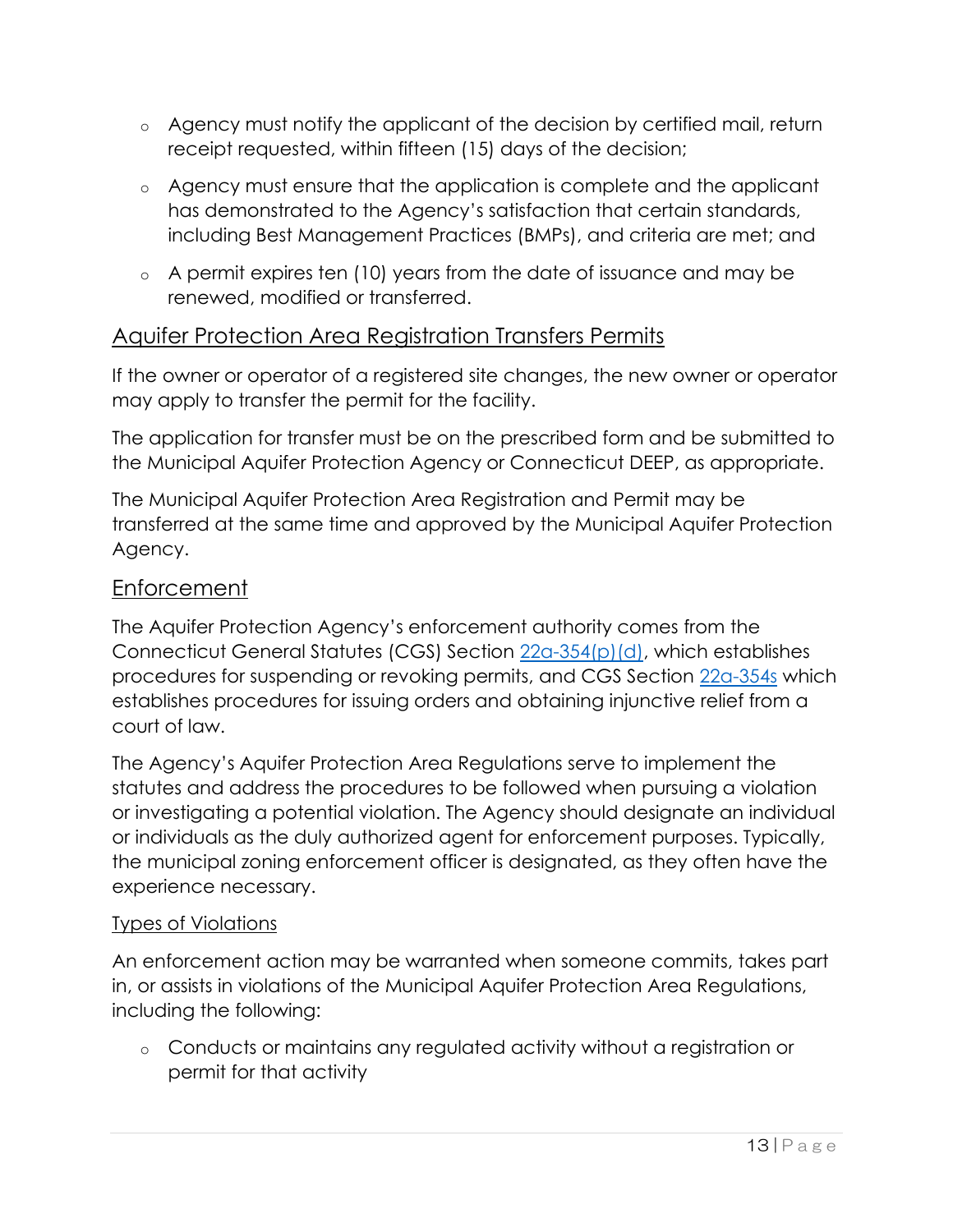- o Fails to comply with the terms, conditions or limitations placed on a registration or a permit
- o Exceeds the scope of regulated activities described in the registration or permit
- o Fails to comply with the Best Management Practices (BMPs) or procedures described in the registration or permit
- o Violates an aquifer protection order issued pursuant to Connecticut General Statutes (CGS) Section [22a-354s](javascript:var%20newWnd=ObjLayerActionGoToNewWindow()

Example of Violation: Tree Service, Inc. conducts business at their facility which is located in an Aquifer Protection Area. Tree Service, Inc. was found storing and mixing pesticides without an Aquifer Protection Area Registration.

## **Conducting a regulated activity without a registration is a violation of the Aquifer Protection Area Regulations.**

The facility owner and operator had submitted and signed the "Determination of Regulatory Status Form" attesting that no regulated activities were occurring at the facility.

The municipality began to investigate the violation and then proceeded with progressive enforcement.

# Investigation and Collection of Evidence

The Agency has the burden to prove that a violation has occurred or is occurring. Often, the Agency may need to investigate and document facts in order to adequately define the scope of a violation.

Once the Agency obtains sufficient documentation to confirm that a violation exists, it may request the violator to provide further information such as surveys of existing and prior conditions, and analyses by qualified consultants of the scope and impacts of the violation.

### Aquifer Protection Agency Files

The first step in investigating a potential violation is to search the Agency's files to determine if a registration or a permit or other form of approval was issued, to whom it was issued, and to determine the terms, conditions or limitations placed on the registration or permit.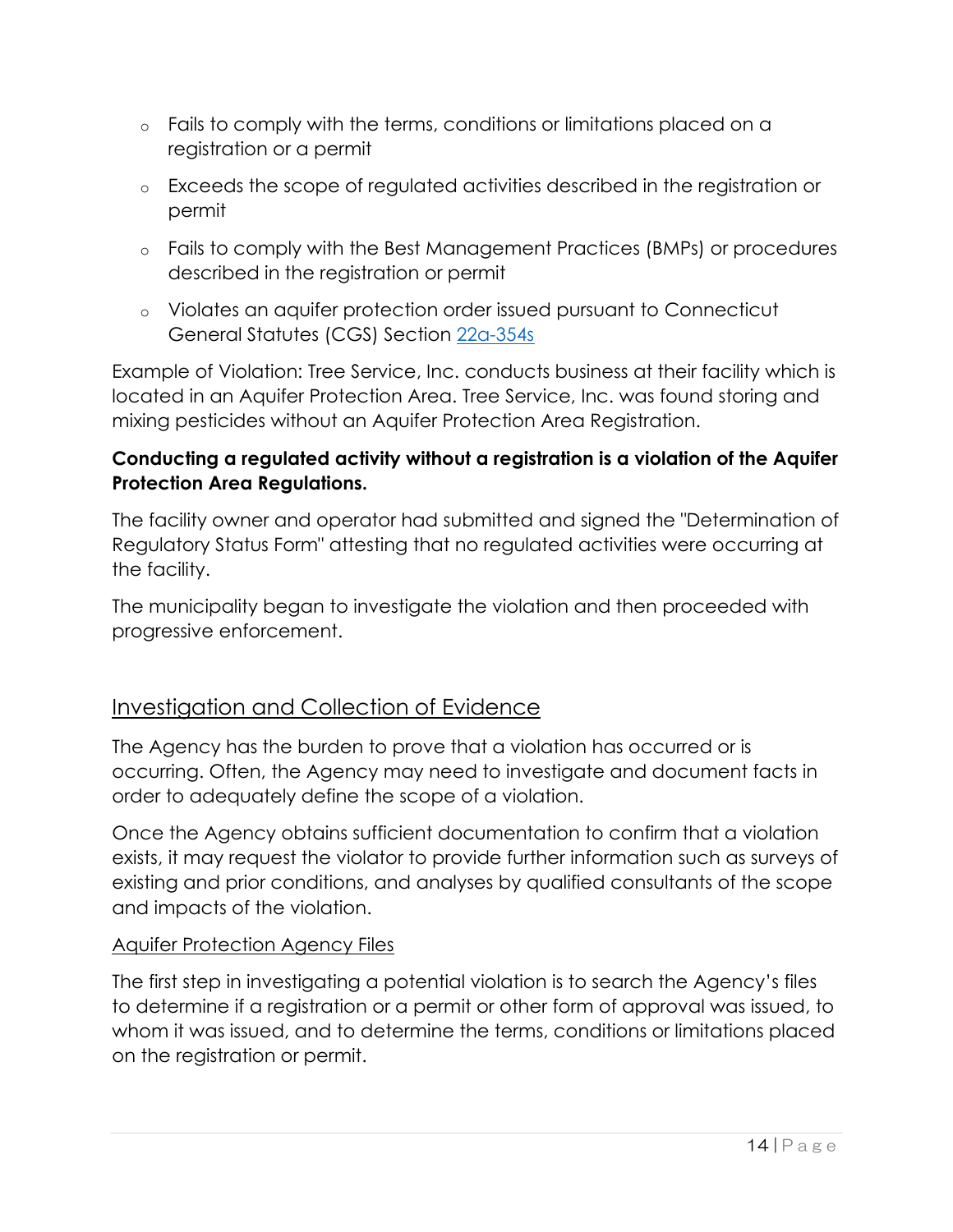Other town files, such as those of the tax assessor's office and those of the Town Clerk's office, can assist in determining the ownership of the property. The Aquifer Protection Area Inventory should be reviewed for sites that were identified as potentially regulated facilities.

There are a variety of tools, including maps, aerial photographs, site plans, site inspections, site photographs and reports, and personal knowledge, that an Agency can use to develop evidence that a violation exists.

## **Maps**

Maps may be used to determine the location and scope of the violation, and to determine the potential for environmental harm.

These maps include, but are not limited to, the official zoning (or inland wetlands) map with the delineated Aquifer Protection Area boundary, online map applications with satellite images of the area (like Google and Bing), topographic maps, the town assessor's map, and water company maps.

## **Aerial Photographs**

Aerial photographs taken before and after site inspection can be very useful in determining the scope of the violation and in determining the seriousness of the environmental harm or potential for environmental harm.

Aerial photographs, however, are a specialized resource. The use of photographs or GIS layers of flyovers of the state in a legal proceeding requires expert testimony in order for a decision maker to draw conclusions about what is depicted, and where, as well as conclusions about the size and scale of what is depicted.

The Agency may have file photographs in a registration, a permit application, permit or previous violation file. Many municipal planning departments or tax assessor's offices have aerial photography or GIS layers of the municipality on file.

### **Site Plans**

Site plans submitted for registrations or permits show Aquifer Protection Area boundaries and property boundaries that may be useful in an enforcement action.

Applications and site plans submitted by previous applicants for a particular property may be very useful as well. These items may exist in the files of the Agency, land use or building department or town clerk, and may include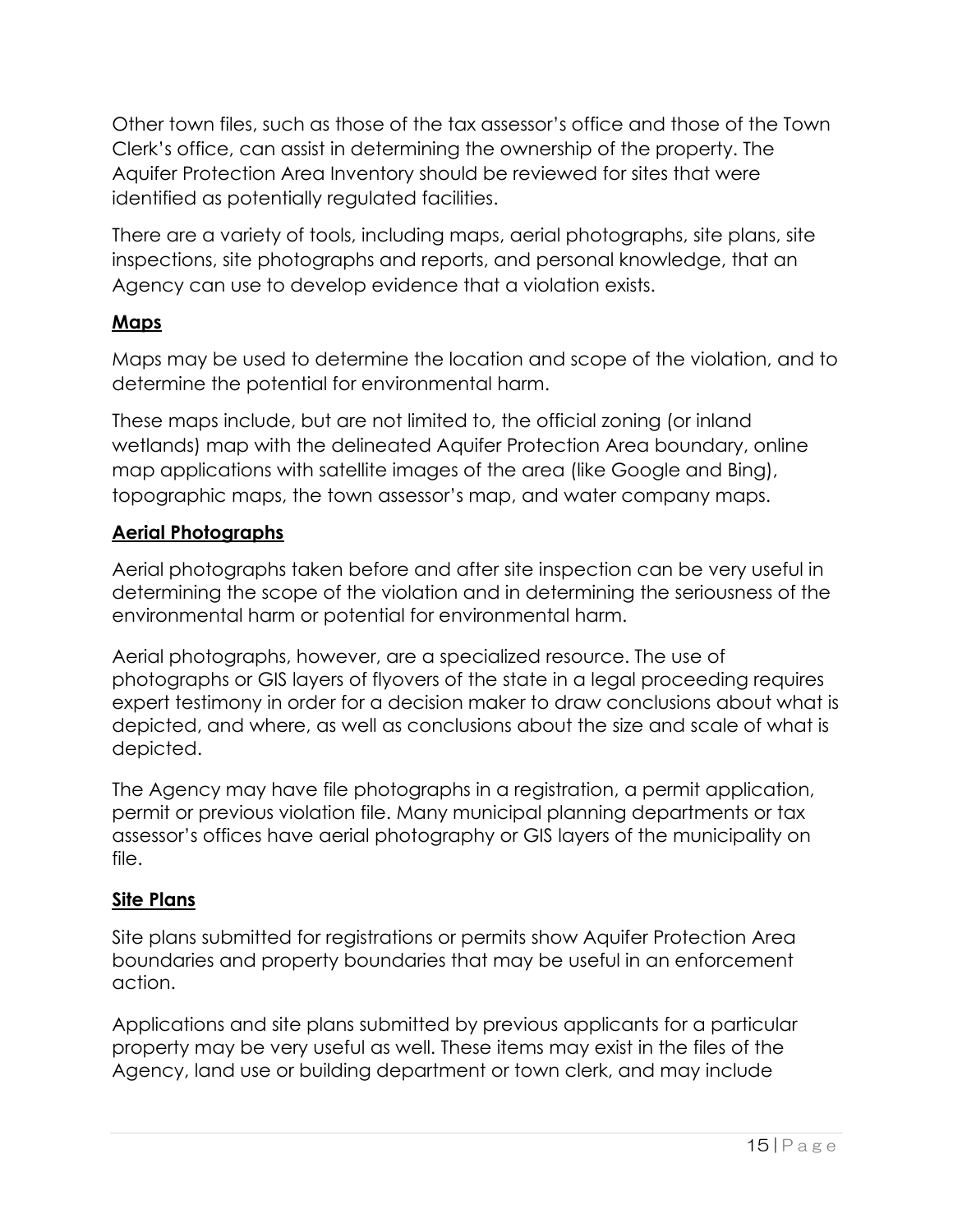approved site plans, zoning special permits, building permits, or subdivision plans and maps.

### **Site Inspections**

The Agency should contact the landowner, permittee, or his or her agent to request permission to inspect the property and to explain the problem and the reasons for the inspection.

It is important to remember that there are legal limitations on entry to property. Without permission from the landowner, a municipal official does not have authority to conduct an inspection on the landowner's property.

Note, however, that the Aquifer Protection Area Registrations and Permits have standard language which gives permission to the Agency or its duly authorized agent to make regular inspections of the facility and associated property, except a private residence, at reasonable hours.

If unable to obtain access, it may be possible to view the site from an adjacent road or property. If the owner of the adjacent property cooperates and grants permission to be on his/her land, such a remote viewing may be acceptable for gathering necessary information to document a violation.

### **Site Inspection Notes**

When making site inspections, its important to keep a notebook for future reference. Site notes should be recorded at the time of inspection and should include:

- o The time and date of the inspection
- o The location of the violation
- o The reasons for the inspection
- o Who was met at the site
- o Summary of conversations at the site
- o What was seen (description of site conditions, problems, size of violation, an assessment of observed or potential impacts, etc.); specific vantage points of photographs taken
- o Weather conditions- present and past several days
- o Names and phone numbers of any contractors working on the site
- o A record of the number of photographs taken, the locations and compass direction in which they were taken, and a short description of what they depict
- o A diagram or drawing showing approximate location of areas of interest and/or problem areas (including reference points,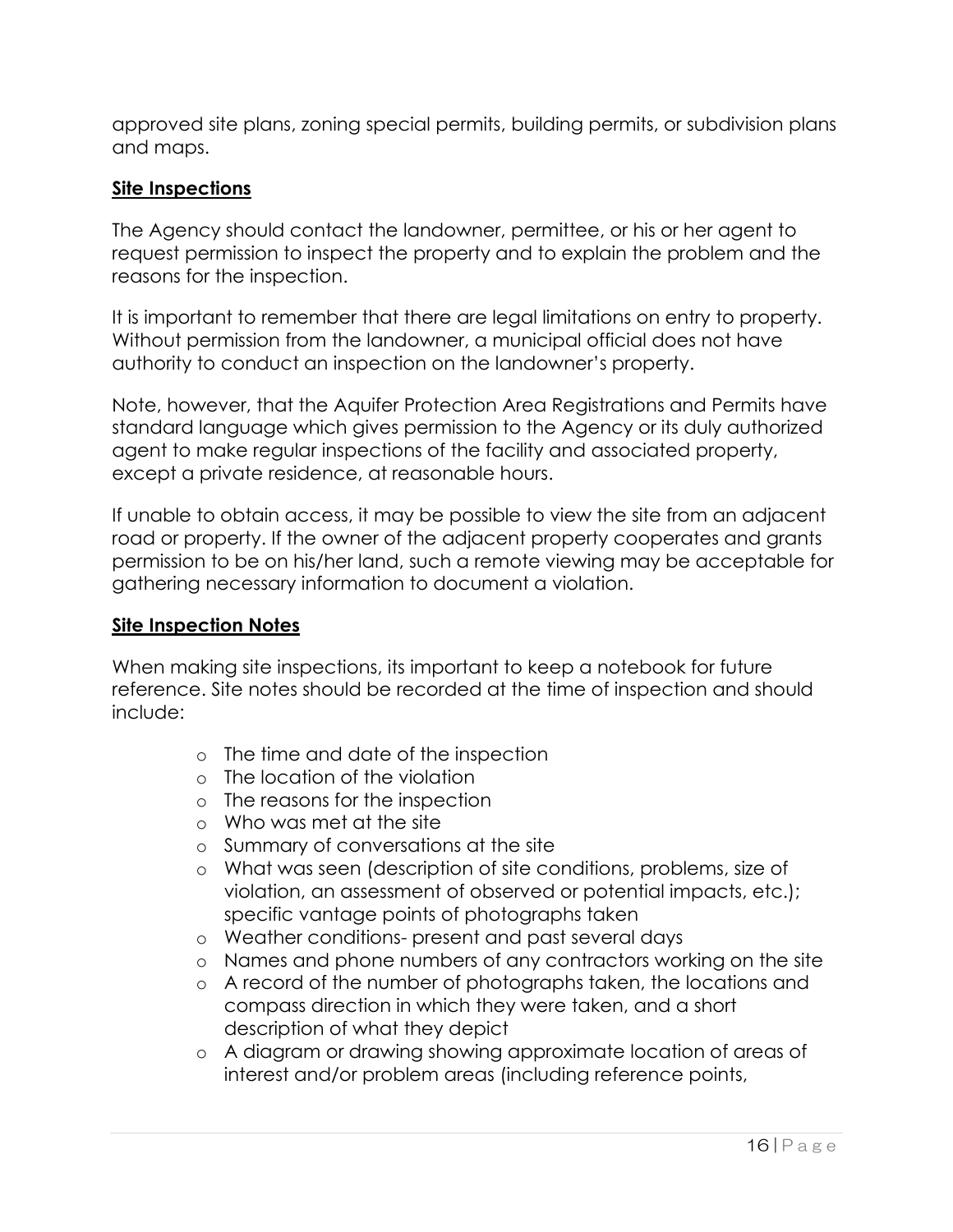distances, area estimates, and specific vantage points of photographs taken)

### **Site Photographs**



Photographs are an important component of site inspections. Most photographs are taken using digital cameras. As soon as possible after the site inspection, the following essential information should be recorded for each photograph in the site inspection report:

- o the time and date when the photograph was taken
- o the town name and street location
- o the property owner's or the violator's name
- o Aquifer Protection Agency's file reference
- o what the photograph shows (notes should be taken in notebook and referred to in order to ensure proper descriptions and information)
- o who took the photograph and recorded the information

The notes and photographs taken during the site inspections may be compiled into a report. A sample Aquifer Protection Inspection Report is available on [DEEP's website](javascript:var%20newWnd=ObjLayerActionGoToNewWindow() in the Conducting Site Inspections area.

### **Personal Knowledge**

An Agency may accept personal knowledge to help determine if a violation exists. Such information may be provided through sworn testimony at the Show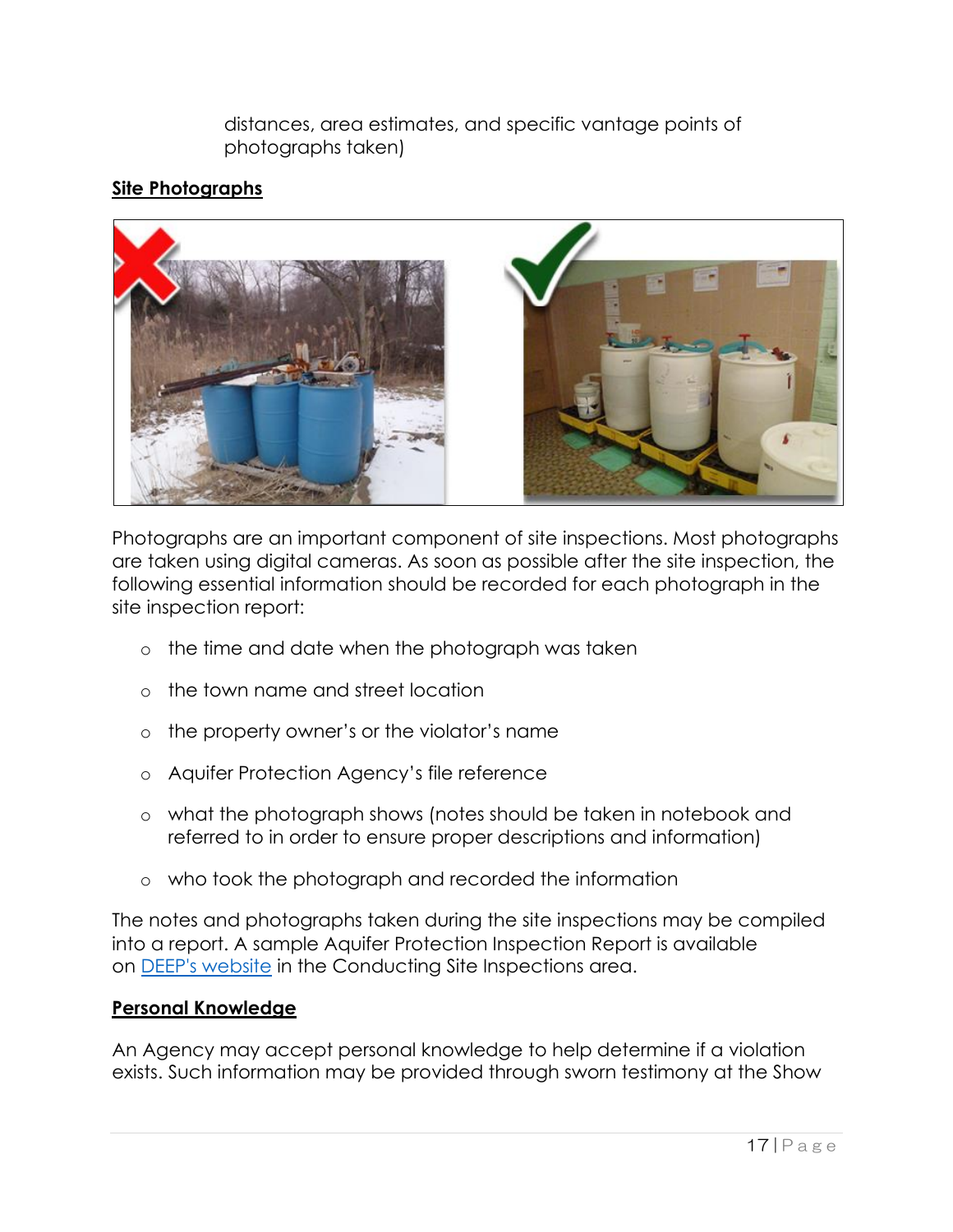Cause Hearing for an order, even if it is the personal knowledge of an Agency member.

A Show Cause Hearing is an enforcement proceeding wherein one party seeks relief from another by presenting facts for or against a Show Cause Order. Show Cause Order is a type of enforcement order that requires one or more parties to a case to justify, explain, or prove something to the court.

### **Expert Knowledge**

An Agency may need to obtain an expert to assist in proving a violation has occurred.

The expert may be an individual within the Agency, such as the Town Engineer, or an Aquifer Protection Agent (who is a certified professional that has expert knowledge pertaining to the violation), water company agent or someone contracted specifically for his expert assessment of a set of facts and circumstances central to the enforcement case.

### **State Agencies, Water Companies**

When pursuing a violation, it is appropriate for the Agency to communicate its findings with other regulatory agencies (municipal commissions and local officials, the Connecticut Department of Energy and Environmental Protection, the Connecticut Department of Public Health) and the affected water company.

State agencies and water companies may have concurrent jurisdiction in the Aquifer Protection Area.

### **Record Keeping**

To keep track of enforcement proceedings, an Agency should establish a record keeping system that is easy to understand and maintain. The system should allow both active and closed files to be stored and retrieved easily. Since violations are specific to location, it might be helpful to use the same file system as that is used by the municipality's tax collector.

In addition to a file system, each Agency should set up a procedure to monitor current violations. A logbook, a calendar, or a computer database are suitable tools for the monitoring procedure. It is not sufficient to rely on staff memory to ensure follow-through on violations. All enforcement proceedings information should be documented.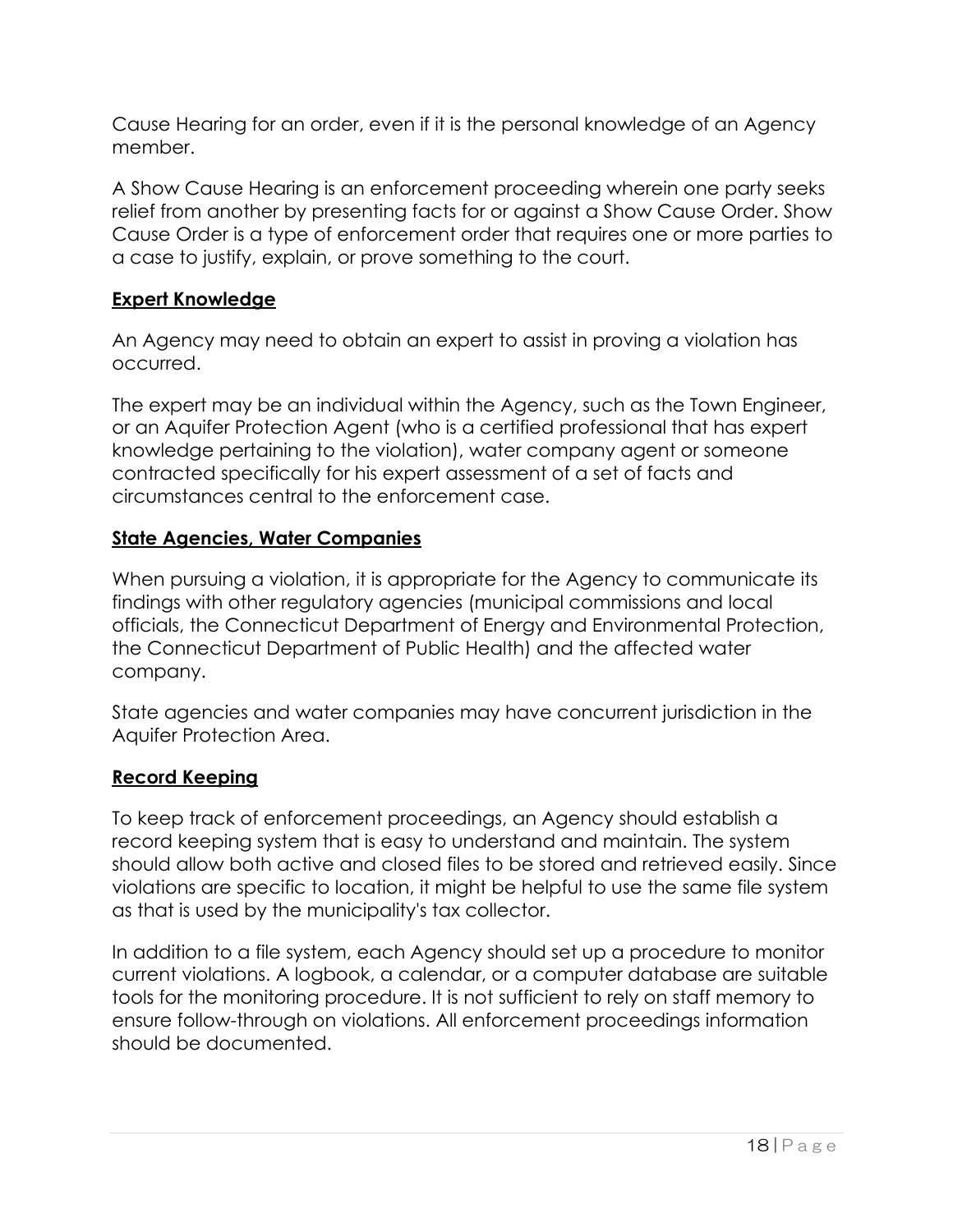It is important to set timetables that carry through to final resolution of a violation. To ensure success, an enforcement action must be based on a properly developed and technically adequate documentary record.

### **Enforcement**

When pursuing a violation, there are several options that the Agency can follow.

They range in increasing progressive degrees of formality, from a phone call, to a warning letter, to court action. The Agency should tailor its enforcement approach to the magnitude of the violation.

It is important to note that a person may seek a registration or permit for a regulated activity that is under an enforcement action. The violator/applicant has the right to apply for a registration or permit.

#### **Enforcement Approaches**

There are *six progressive enforcement approaches* that may be taken, in order of increasing severity.

- 1. Telephone call or personal contact by the duly authorized agent
- 2. The Warning Letter (The warning letter is an informal enforcement action. It informs the alleged violator of the potential violation taking place and provides an opportunity to address the issue before further action is taken.)
- 3. Issuance of a Notice of Violation (NOV)
	- o The **NOV** informs the violator that he or she is maintaining a condition that, unless addressed, may be treated formally by the Agency as a violation of the Aquifer Protection Area Act, the Agency's regulations, or a registration or permit issued by the Agency.
	- o An NOV is not an administrative order; it is an informal enforcement action, like the warning letter.
	- o The NOV provides the alleged violator with direction regarding how to come into compliance, and may further direct the alleged violator to certify correction of the alleged violation within a reasonable period of time. The issuance of an NOV requires followup by the Agency in order to be a meaningful enforcement action.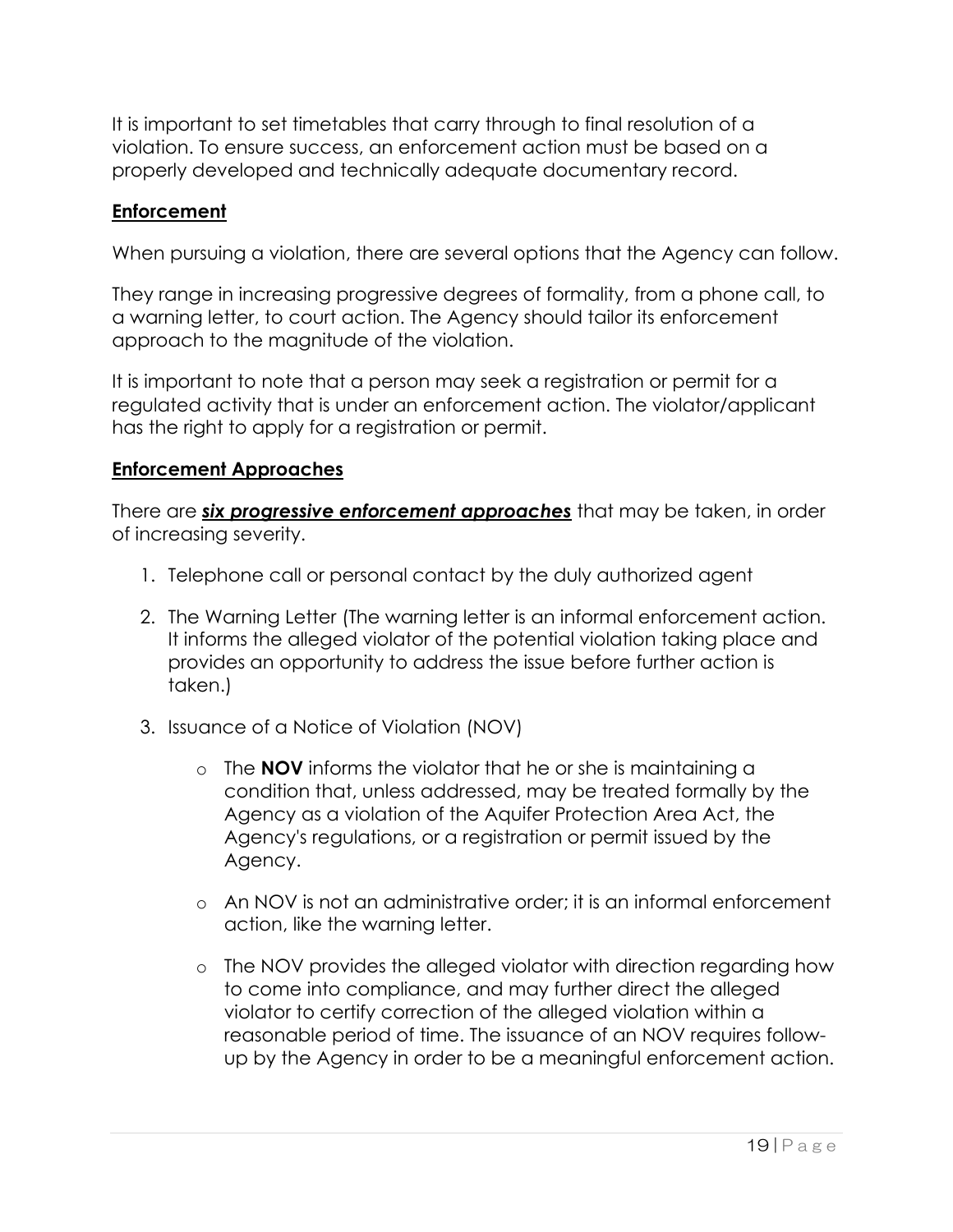- 4. Revoke or Suspend an Aquifer Protection Area Registration or Permit (Connecticut General Statutes (CGS) Section 22a-354p(d)).
	- o An **Agency may revoke or suspend a registration or permit** if the registrant/permittee has not complied with registration or permit conditions or limitations or has exceeded the scope of the work described in the registration/application as permitted by the Agency.
	- o The Agency is required to provide written notice to the registrant/permittee of the facts or conduct that warrant suspension or revocation. The Agency is also required to conduct a hearing at which the registrant/permittee is given an opportunity to show compliance with the requirements for retention of the registration or permit.
	- o The Agency must notify the registrant/permittee of its decision by certified mail, return receipt requested, within fifteen (15) days of the decision. In addition, the Agency must publish its decision in the local newspaper, and the decision is subject to appeal under CGS Section 22a-354(q)
- 5. Cease and Desist Order/Cease and Correct Order (Connecticut General Statutes (CGS) Section 22a-354s)
	- o A **Cease and Desist Order, or Cease and Correct Order**, is one of the Agency's strongest tools short of court action. An order must be written and is effective upon service to the alleged violator.
	- o The Agency must send a copy of the order to any affected water company. The order should be issued in the case of a major or significant violation, even if the alleged violator intends to correct the violation.
	- o A Cease and Correct Order may either order the activity that is in violation of the Agency's regulations to cease immediately, or the order may contain a description of a required remedial or corrective action that the Agency wants the alleged violator to undertake.
	- o The Agency is required to conduct a hearing within ten (10) days of issuing the order, and, within ten (10) days of completing the hearing, the Agency must notify the alleged violator of its decision. The decision may be to affirm, modify or dissolve the order. The details of the procedure involved with the issuance of a Cease and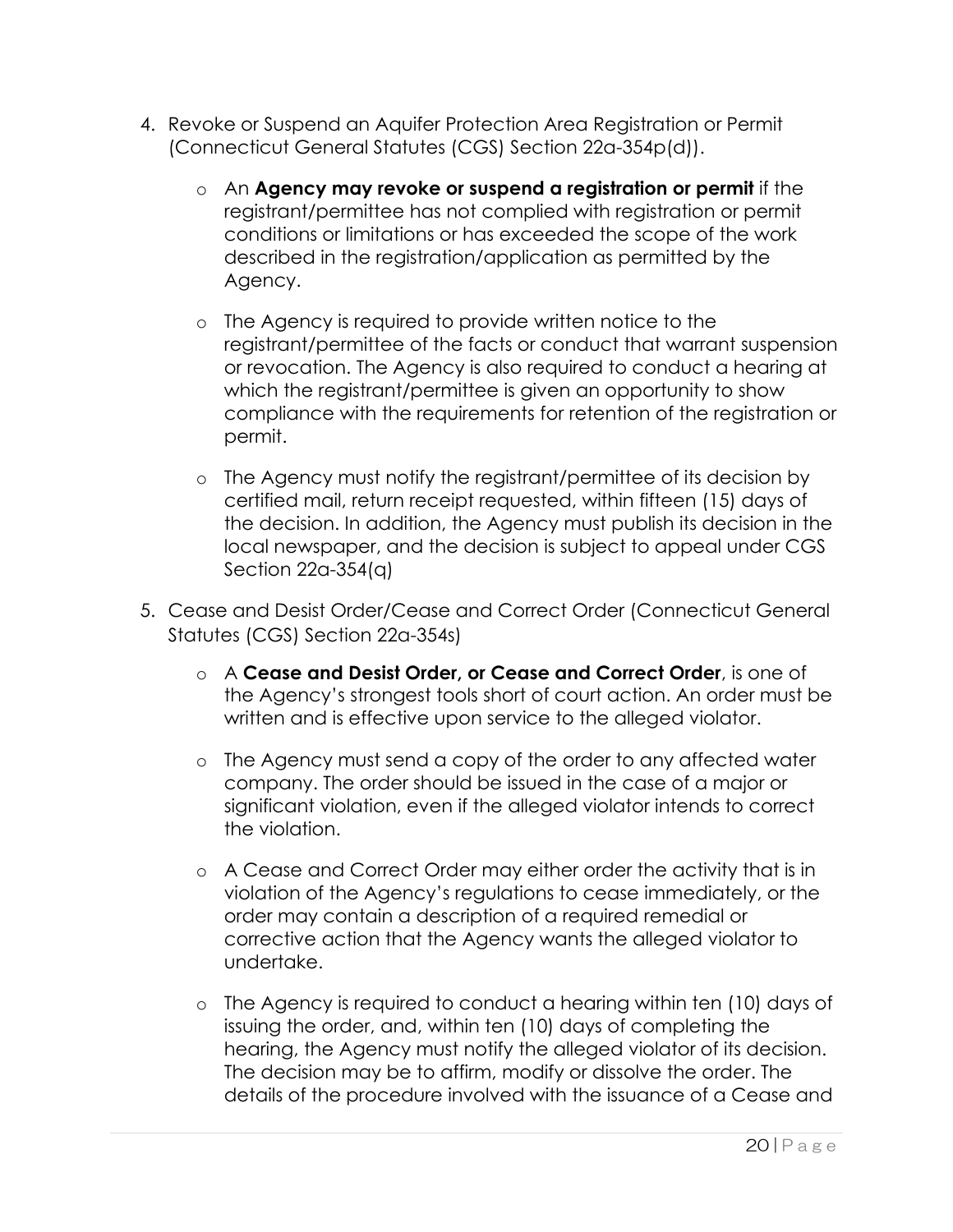Desist or Cease and Correct Order must be carefully attended to by the Agency. As a practical matter, it may be important to clearly state and set timetables in the order that carry through to final resolution of a violation

- 6. Court Actions
	- o An Aquifer Protection Agency should consider, after due consultation with the town attorney, taking court action if administrative approaches fail to resolve a violation. The town may be able to recoup fees and expenses, in addition to injunctive relief awarded by the court ordering correction or removal of the violation.

### **Court actions** may take the following paths:

- 1. court proceeding to enforce Cease and Desist Order or Cease and Correct Order (Connecticut General Statutes (CGS) Section 22a-354s(a)) – the court may order injunctive relief and penalties, and the court may award attorney's fees;
- 2. court proceeding to stop illegal activity and/or correct a condition or facility without the Agency's first issuing a Cease and Desist order or Cease and Correct order (CGS Section 22a-354s(b)) – impact of a violation is so severe that the Agency determines that an order is not sufficient. A court may order injunctive relief and penalties, and the court may also award attorney's fees; or
- 3. criminal enforcement action (CGS Section 22a-354s(c)) requires willful and knowing violation. (Such actions are not initiated by the Agency; they require consultation with the town's attorney and formal action by the Office of the State's Attorney after referral.)

# Aquifer Complaints

Complaints of facilities should go directly on the agenda. The Agency must investigate all complaints. The violation process is phone call, warning letter, NOV, Cease and Desist Order. If these fail, court action is next and the Agency should consult with the Town Attorney

### State and Local Programs

**POCD** - Aquifer Protection Areas should be taken into consideration when updating your local Plan of Conservation and Development. The areas should be discussed in the appropriate element of the plan and considered for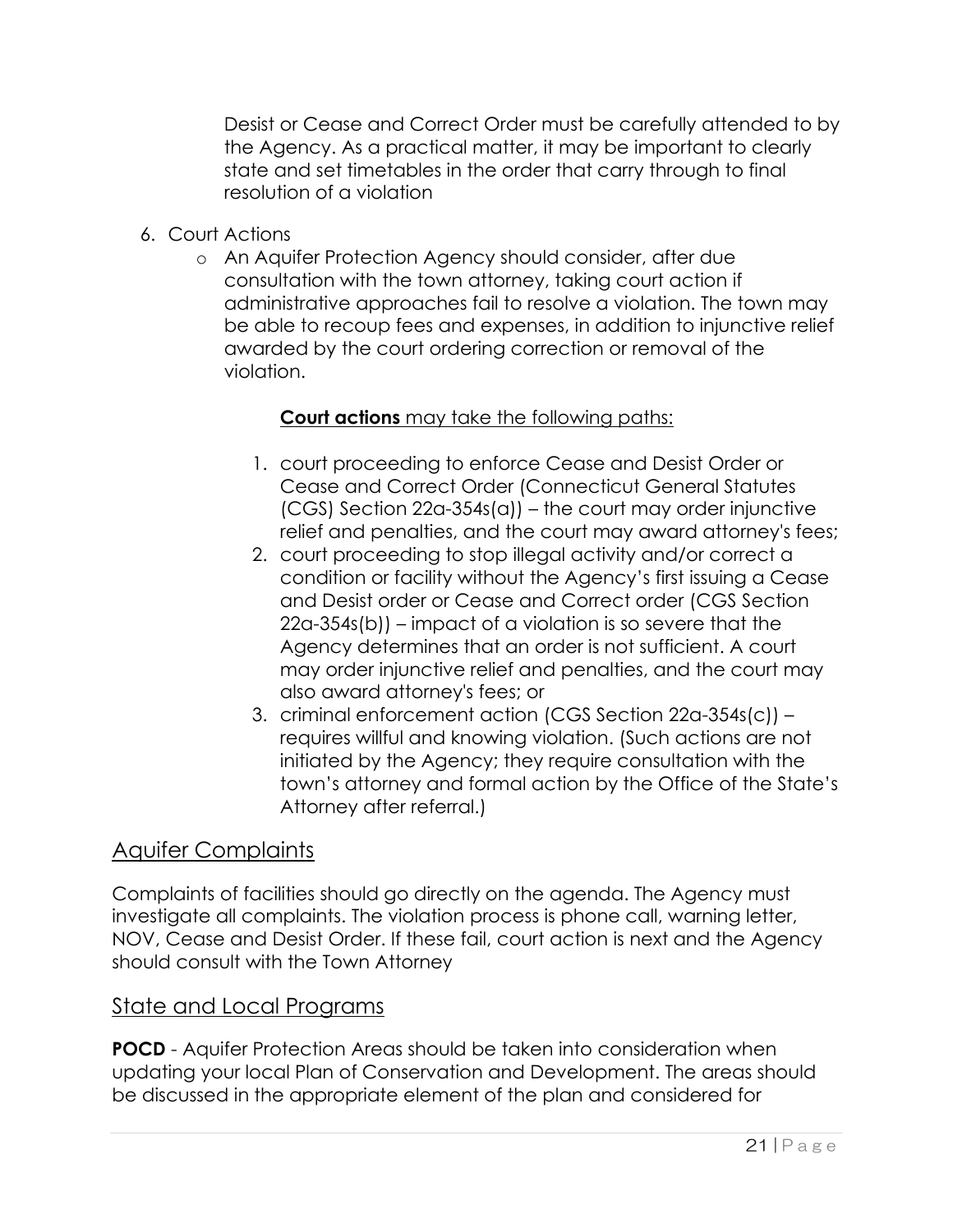conservation or for low-risk types of development on the proposed land use plan. Of particular concern would be existing Plans of Conservation and Development that have identified major proposed industrial parks or commercial centers in these areas.

### Municipal Improvement Projects

Aquifer Protection Areas should also be considered in making any major municipal improvement decisions, such as sanitary sewer extensions, water line extensions, gas line extensions, highway construction, storm water improvements, municipal facilities construction, and acquisition or conservation of open space or other land.

### Land Acquisition

Connecticut General Statutes (CGS) Section [22a-354r](javascript:var%20newWnd=ObjLayerActionGoToNewWindow() states that in order to carry out the purposes of the Aquifer Protection Area Regulations, the municipality may at any time purchase land or an interest in land in [fee](javascript:var%20newWnd=ObjLayerActionGoToNewWindow()  [simple](javascript:var%20newWnd=ObjLayerActionGoToNewWindow() or other acceptable title, or subject to acceptable restrictions or exceptions, and enter into covenants and agreements with landowners.

### Zoning in Aquifer Protection Areas

Zoning may provide protection beyond the mandated state aquifer protection land use regulations. Towns are allowed to broadly consider protection of existing and potential public supply aquifers under their zoning authority (CGS [Section 8-2\)](javascript:var%20newWnd=ObjLayerActionGoToNewWindow(). Further guidance for additional protection measures and protection of future potential Aquifer Protection Areas is provided in DEEP's document ["Protecting Connecticut's Groundwater –](javascript:var%20newWnd=ObjLayerActionGoToNewWindow() A Guide for Local [Officials](javascript:var%20newWnd=ObjLayerActionGoToNewWindow()."

### Zone Changes

When considering changes to local zoning in Aquifer Protection Areas, the following is recommended:

- o Maintain existing low-impact zoning such as residential or light retail commercial designations where possible.
- o Where areas of heavy industrial or commercial business growth have been designated for Aquifer Protection Areas on the town's plan of conservation and development, but not yet zoned or developed, the town may want to re-examine the plan of conservation and development designation. Re-examination should consider, from an overall town standpoint, whether intensive growth areas should now be relocated, and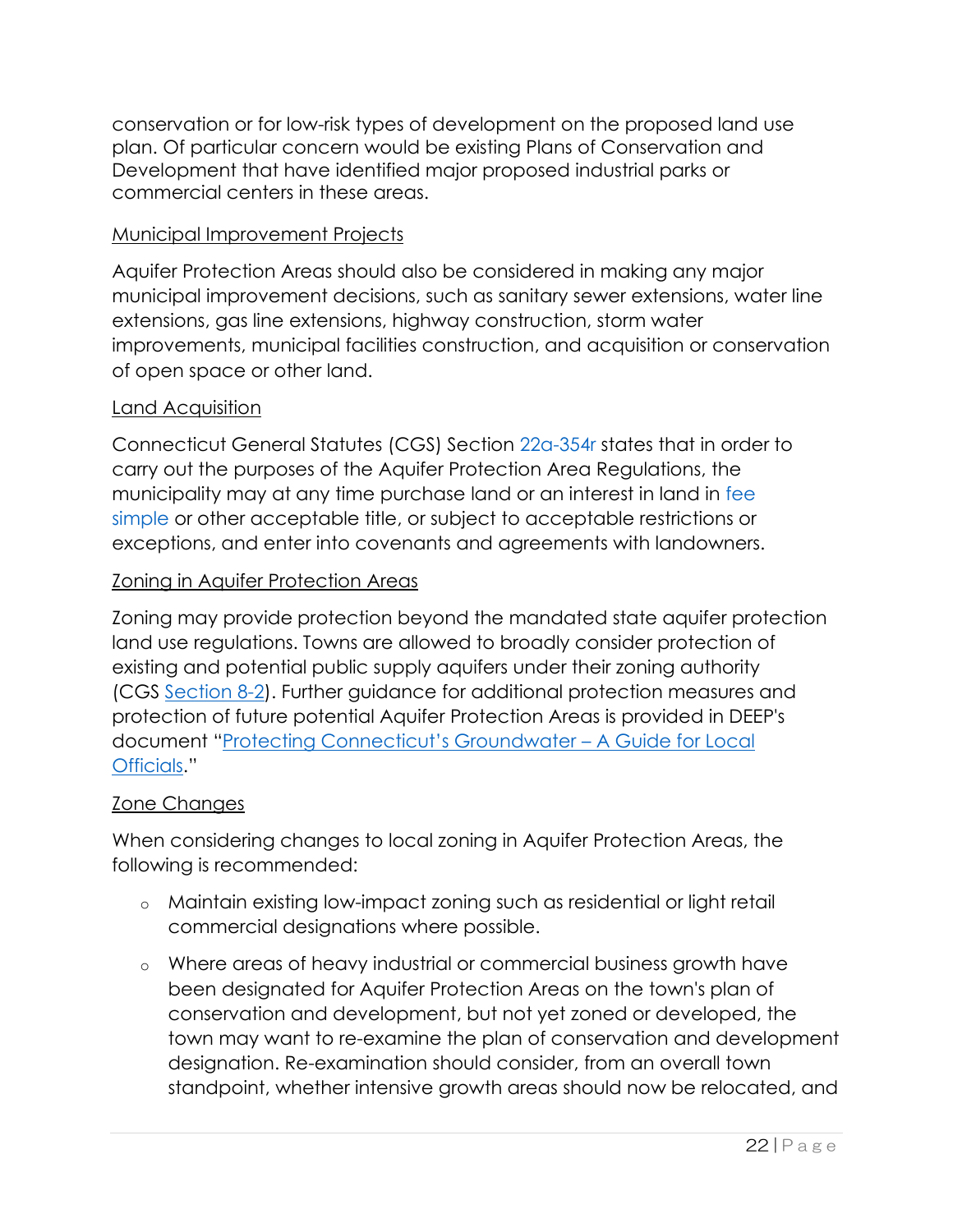should consider the impact that the state Aquifer Protection Area Regulations will have by restricting certain types of growth originally intended.

o Consideration may be given to Aquifer Protection Areas if the town is considering overall zoning revisions in town or an individual parcel rezoning. Where these areas are still primarily undeveloped and significant nonconformities will not be created, low-impact uses should be encouraged.

# State Connections to the Aquifer Protection Area Program

The Connecticut Department of Energy and Environmental Protection's (DEEP) primary responsibility is "to conserve, improve and protect its natural resources and environment, and to control air, land and water pollution in order to enhance the health, safety and welfare of the people of the State."

In doing so, the Department regulates activities that may impact the state's natural resources and environments through the administration of its environmental permitting programs.

# State and Local Program Connections for a Municipal Aquifer Protection Agency

Connecticut DEEP programs that may be contacted with questions or to report an issue with the Municipal Aquifer Protection Area Program include:

- o Aquifer Protection Area
- o Waste Water Discharge Permit
- o Remediation
- o Hazardous Waste Program
- o Hazardous Waste Compliance Assistance
- o Pollution Prevention
- o Pesticide

The [State and Local Program Connections for a Municipal Aquifer Protection](javascript:var%20newWnd=ObjLayerActionGoToNewWindow()  [Agency](javascript:var%20newWnd=ObjLayerActionGoToNewWindow() (PDF) document provides a complete list of these resources, their duties and their contact information. **You are encouraged to download and save the document for future reference.**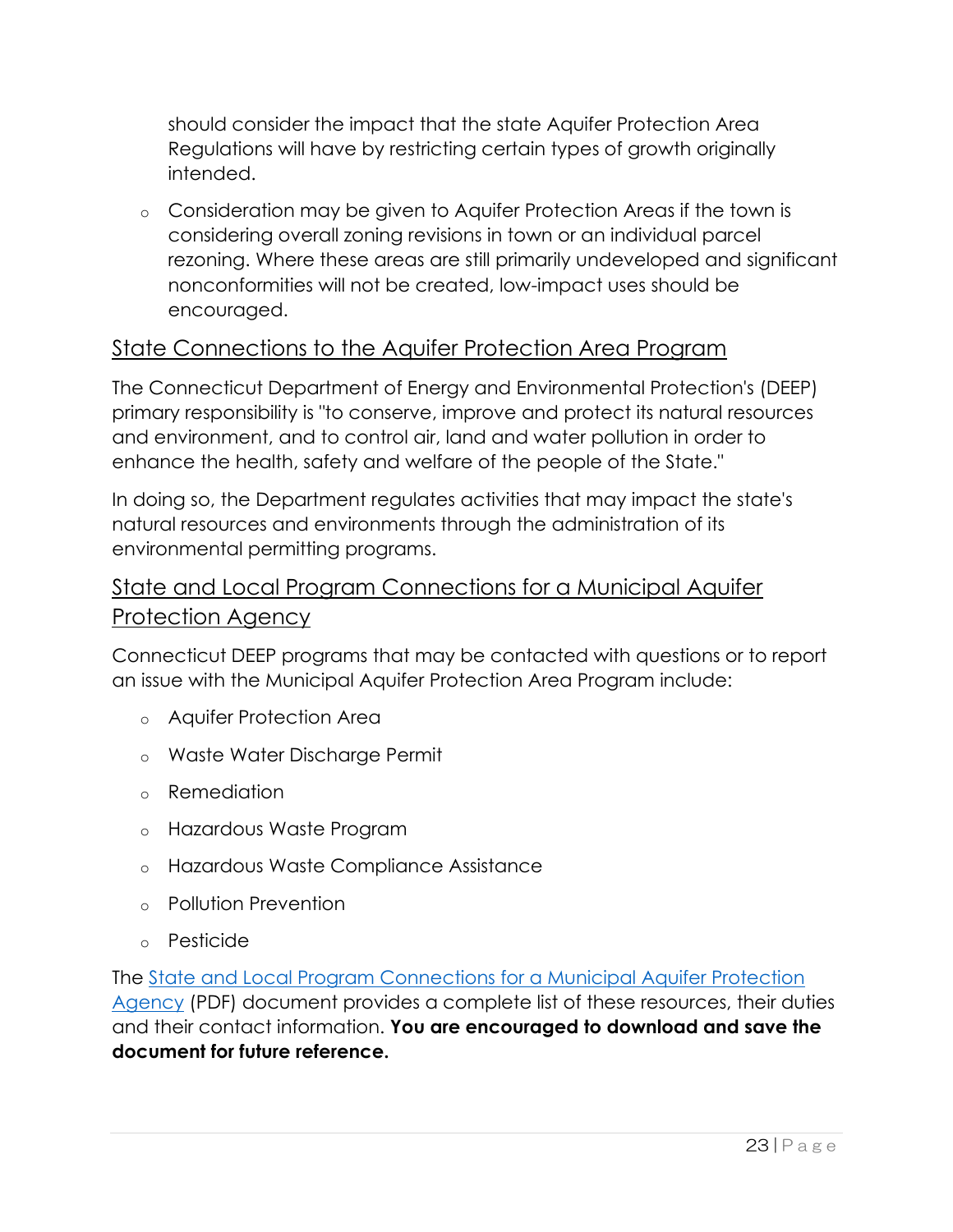# **UPDATED LEGISLATION as of 10/28/2021**

*Legislation Hierarchy* 

- *1. CT State Statues*
- *2. CT State Regulations for Agencies (CSRA)*
- *3. Local Regulations*

*Legislation Order for reviewing laws/violations/applications*

- *1. Local Regulations*
- *2. CT State Regulations for Agencies (CSRA)*
- *3. CT State Statutes*

# **The 2021 Aquifer Protection Agency Commission and Things to Know**

A quorum is 4 members. The Aquifer Agent for the Commission must have their DEEP APA Technical Training Certificate. CT Statutes-Sec. 22a-345v

Without an agent or failure to get the program in compliance can result in the DEEP Commissioner revoking the authority of the Town's APA agency and any applicant's fees and application fees will be paid by the Town. CT Statutes Sec.22a-354t

The agency may receive and act on applications at the same meeting. The Agency also has 65 days in absence of a public hearing to review and take action. At any time during the review period (until an action is made), the agency may require the applicant to provide additional information. CSRA Sec. 22a-345i-7-4(d)I, Local Regulations

The commission shall exclusively regulate activities that are within the Aquifer Protection Area Boundary. The commission also regulated land use activity within the Aquifer boundaries, administers and enforces the regulations, and delineate the aquifer protection boundaries-which was already done by the Water Companies when the program first came into Enfield. CT Statutes Sec. 22a-354p

Level A Mapping was completed in 2012 for Enfield by the Water Companies. CT Statutes Sec. 22a-354o

Any person that is conducting a regulated activity within the authority of the commission shall submit a registration or obtain a permit from the Commission prior to engaging in such activity. The commission shall process those applications for those regulated activities. CT Statutes Sec. 22a-354p(c)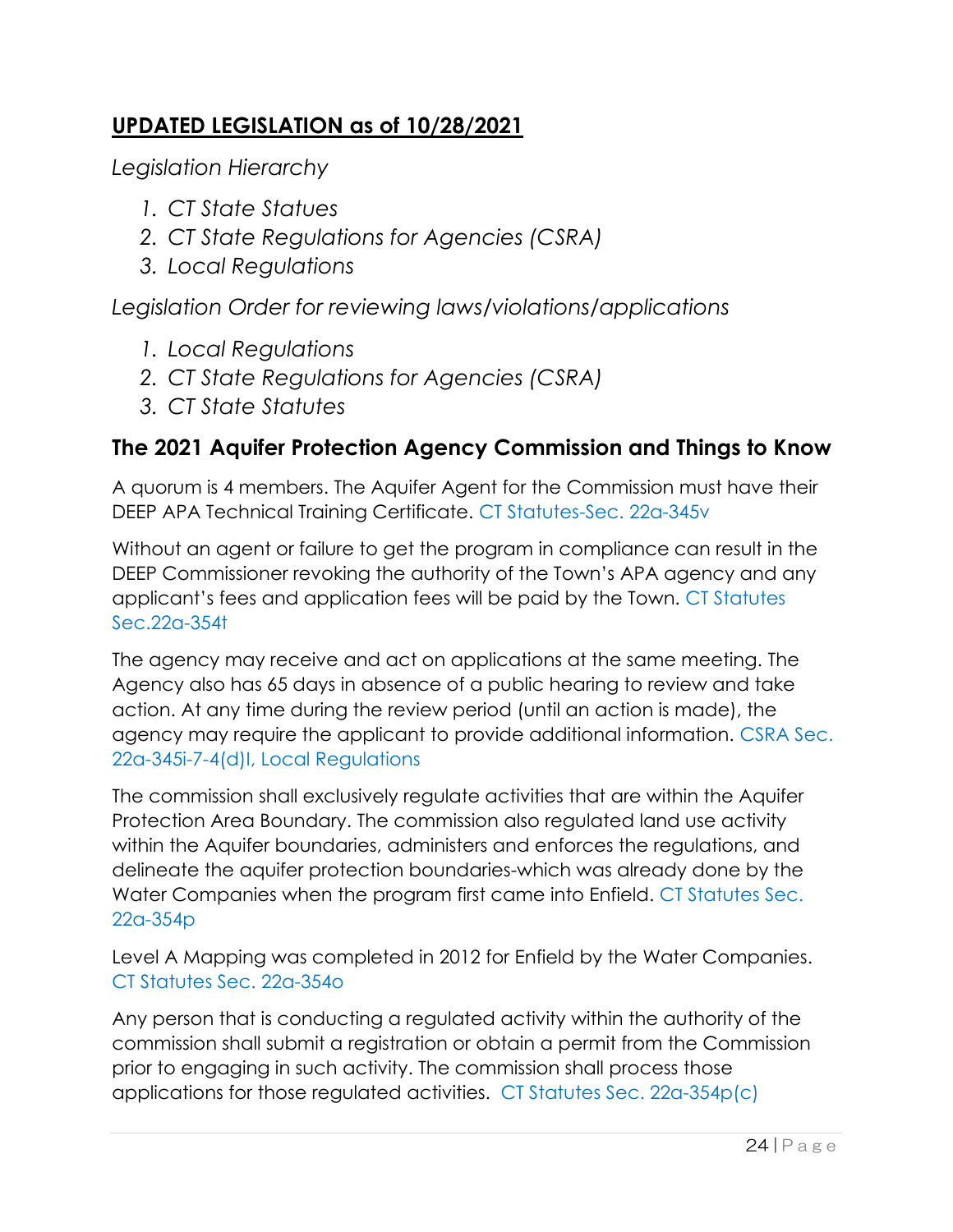A completed application is required prior to an APA Registration Certificate. This includes a completed signed application by the owner and tenant of the property, a Best Management Plan, Materials Management Plan, Facility Boundary Maps, Site Inspection(s), and Site inspection photos and a processing fee. Registrations are good for 5 years; permits are good for 10 years. CSRA Sec. 22a-354i-7-2(c) (Max Fee per fine per day is \$5k) CT Statutes Sec. 22a-354p(c)(e)

The Agency may request an Environmental Compliance Form to ensure the applicants record of compliance with the Environmental laws of Connecticut. These are required for Permits. The Environmental Compliance Form may be considered by the Agency when reviewing an application. This is verified at the local level and then reviewed at the state level. If an environmental violation is found, the registration may still be issued but with conditions to finish remediation and the State can investigate the site for compliance.

A **valid** aquifer protection registration is a blue certificate with the correct date of expiration and has the regulated activity letter and definition on the certificate itself. CSRA Sec. 22a-354i-7(3)

A Site Inspection can be conducted to ensure site compliance from either the Agency or Water Company, especially if a facility is on top of a water company owned well-head. Site Inspections must be coordinated with the Site Owner(s). Page 133 in CT APA Program Book/Dept. of Public Health Water Law/CSRA Sec. 19-13-B102b/ CT Statutes Sec. 25051-authorizes water companies to enter and inspect premises located with in public drinking water supply areas, but have to have permission from owner. If denied permission, the water companies can use drones to fly over the properties. (All ground water and air are CT Public Trust and supported by federal and state laws. An example would be air pollution laws which are regulated for the general public).

The agency may request additional information on an application if necessary. CSRA Sec. 22a-354i-7, Local Regulations, and CT Statutes

An aquifer permit is required when facilities (that already have an aquifer registration) wish to change a regulated use. DEEP APA Training Course/APA Guidebook/ Local Regulations Sec. 8a(2)

When approving a registration, the commission has 180 days to send written notification of the registration to the registrant. Local Regulations Sec. 8h

If the Agency determines that an application is **incomplete,** it shall reject the registration and notify the registrant of what additional information is required and the date by which it shall be submitted. CSRA Sec. 22a-354p(d)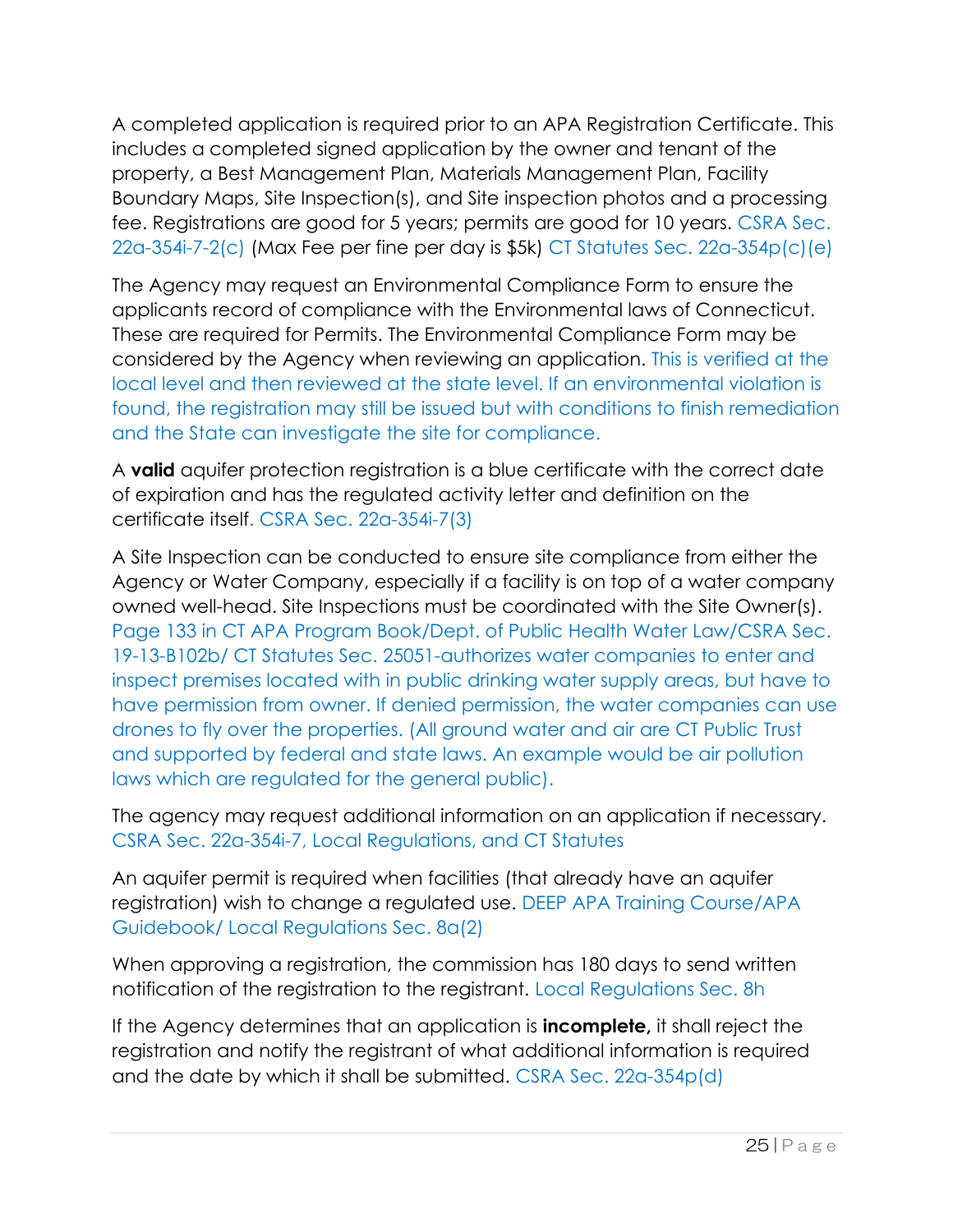If a facility that is grandfathered, does not conduct any regulated activities, and wishes to **not renew** their registration, the property will lose its grandfathered status and the 28 regulated activities will never be allowed to be conducted at that site again. If a facility chooses to keep their registration, this keeps the property grandfathered into the program. If the facility chooses to add a regulated activity, then they must apply for the aquifer protection permit. Local Regulations Sec. 8/Page 3 has to indicate the grandfathered activity and if the activity is not being conducted, a note must be added to page 3 saying this activity is not conducted on site. If in the future they choose to add an activity, they will apply for the Aquifer Protection Area Permit and the permit will be valid for ten years. This also includes a change of activity. All Permit applications *require* public hearings, registrations *do not* require public hearings.

It should be **mentioned to every applicant** that when they choose to sell their property, the registration stays with the land, but the applicant must apply for a transfer of Aquifer Protection Registration to transfer to a new ownership/tenant. Staff/DEEP/Local Regulations Sec. 8h

If a parcel that is grandfathered and decides to merge with another parcel that is not grandfathered, the entire parcel then becomes grandfathered in under the Aquifer Protection Area Program. This situation has to meet the definition of "facility" and the definition of "Regulated Activity" which if both are met, and a registration is present and valid, this allows it to be continued or extended to any contiguous property. This includes merged parcels where one parcel contains the grandfathered status and the other parcel does not. If these conditions are met, then the entire parcel is eligible to become grandfathered in.

The Agency can decide to hold a public hearing regarding an application for a permit to conduct any regulated activity. Such hearings shall commence no later than 65 days after receipt. Hearings must be completed within 35 days of hearing commencement. Applicants may consent to an extension provided that the total extensions of such periods total 65 days or less. CSRA Sec.22a-354p(c)

Notice of public hearings will be published twice, first not more than 15 days and the second not less than 2 days. The Agency shall send any affected water company a notice 10 days before the hearing by certified mail. Local Regulations/State Regulations

Any affected water company may be at the meeting and heard at any hearing. CSRA and State Statute Sec.22a-354p(d)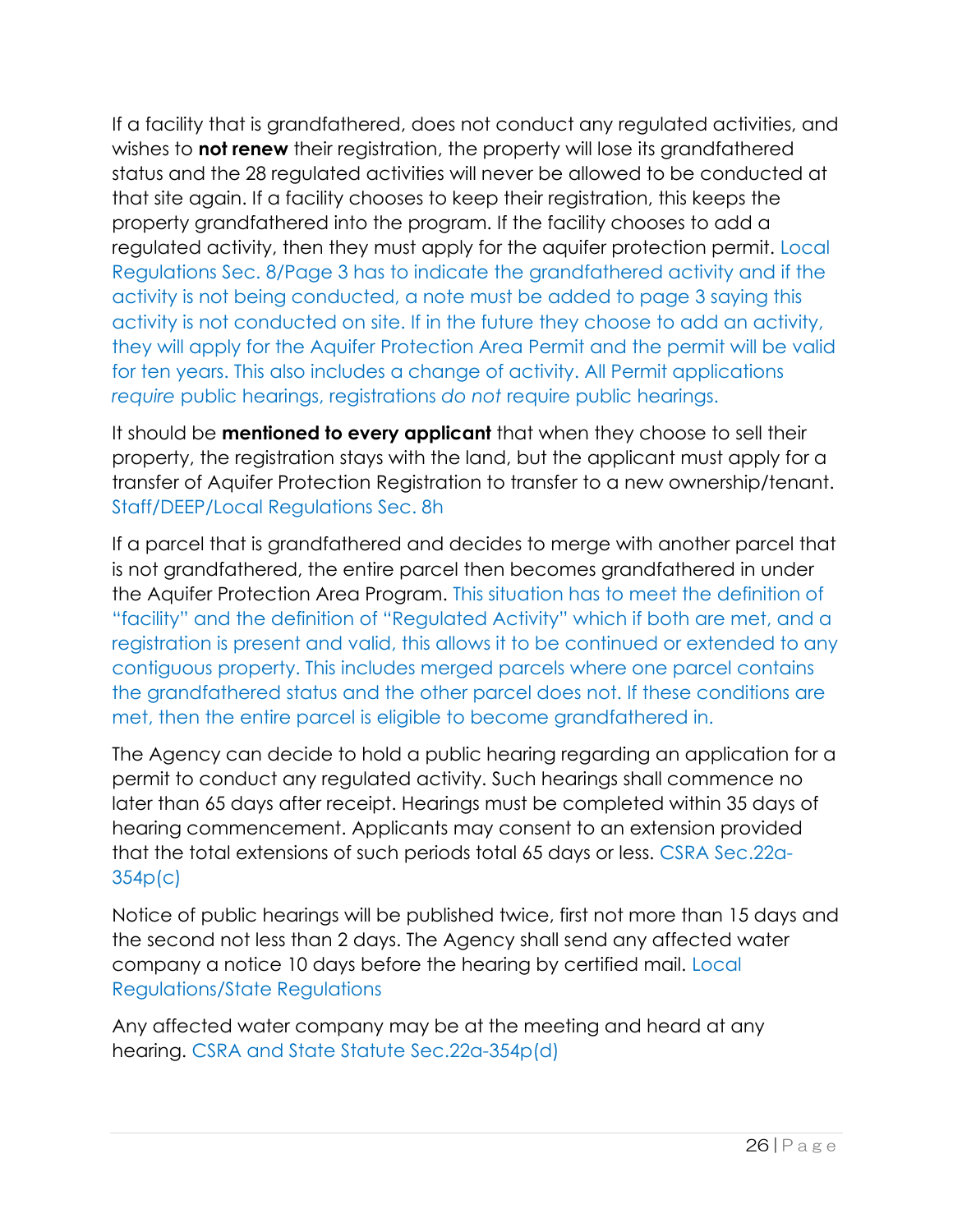All applications and materials are open for public inspection. Local Regulationsour normal protocols for all applications coming before a commission

Appeals of the Agency's regulation, order, decision, or action shall be made in accordance with Section 22a-354q of the Connecticut General Statutes.

### **Things to watch out for on Sites-Site Inspection photos are very important**

All site inspection photos are sent to DEEP's Aquifer Department for comments on site compliance. This ensures less Staff error and that the APA Program is being implemented correctly. This also advises staff and the Agency the next proper steps to be taken by the Applicant in order to receive their registration or permit. Demonstrating to DEEP to bring Enfield into Compliance and to keep our authority. Without this step, state can assume we are not bringing Enfield back into compliance and has the full authority to revoke the Enfield APA Agency's power and thus fining Enfield and furthermore requiring all payments of registration applications to be paid for by the Town. Authority can be reinstated in town appeals and demonstrates proper effort for compliance.

Applicant's sites should be maintained properly to ensure compliance with the Aquifer Protection Area Program. This includes proper labeling of materials and proper storage/handling of materials. Hazardous Waste Regulations and Compliance Assurance with the Materials Management Plan

There should be *no* floor drains within the building(s), unless granted by a state permit. An example of facilities like this are car washes within the aquifer boundary. Having the waste-water discharge permit from DEEP ensures their floor drains were installed legally, correctly, that there's an oil/water separator, and is a proper connection to public sewer. Unpermitted floor drains are **illegal** and are a Cease-and-Desist Order from DEEP and a State Fine of \$1000/day. Unpermitted floor drains must be sealed immediately prior to any registration or state permit. Metal caps or cement caps are typically used to seal floor drains. Sec.22a-354s(b)(c)-Fee and Sec. 22a-354i-5-4(D)

It is also important to note that street vehicle regulation is a different state department and not a part of the Aquifer Protection Area Program as they are permitted and regulated by a different permit process. It is also important to note that the Aquifer Protection regulations are not zoning regulation and have its own type of enforcement procedures. Verified by DEEP. Can be found on APA UCONN Training Course.

Any barrels outside the buildings, must be stored inside the facility or have a secondary confinement to protect from leaks or spills. All barrels must be labeled properly and if a third-party company is engaged in the removal, emptying,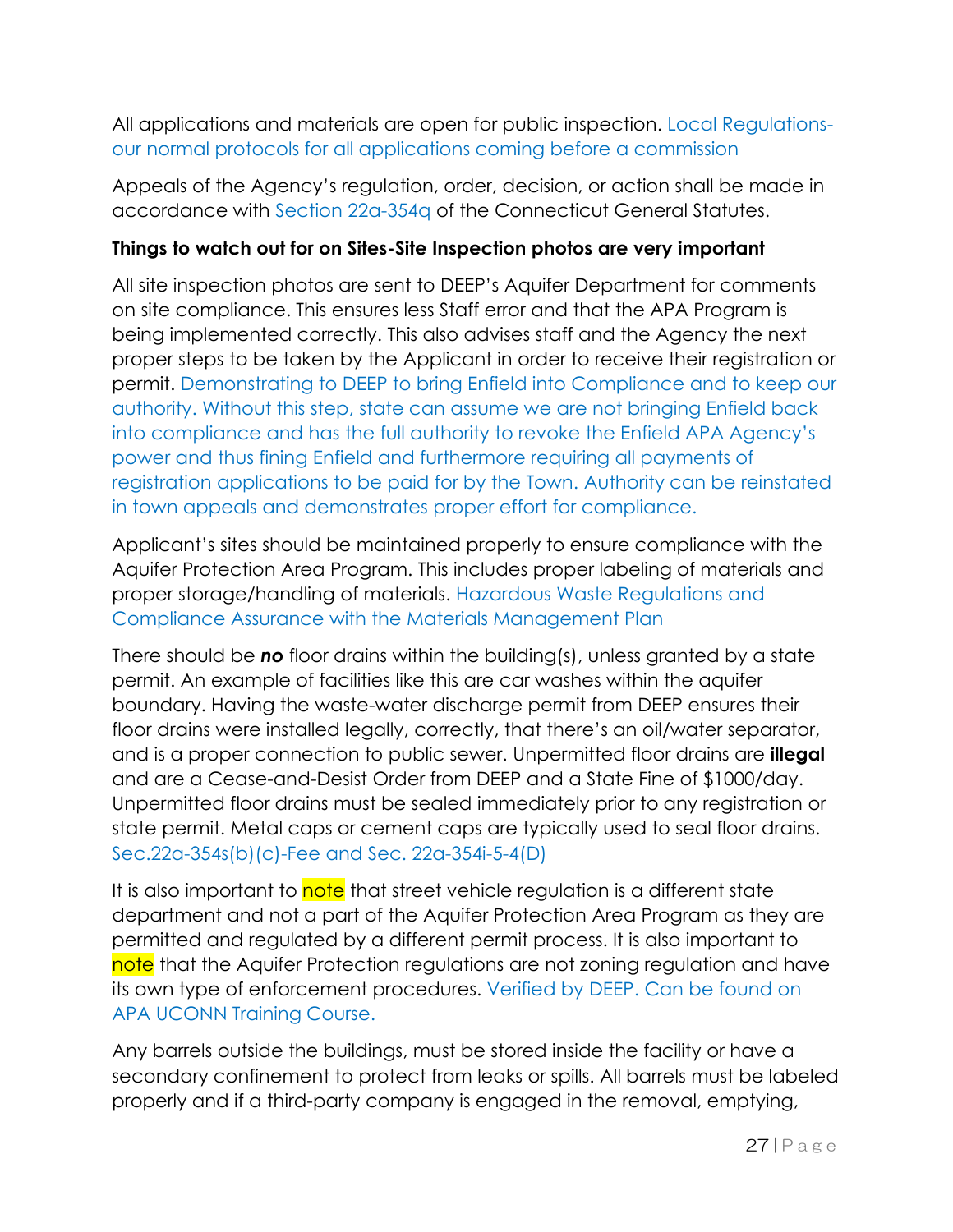storing, or refilling of barrels then their information must be given in the application. Local Regulations Sec. 12-a-1A,B,C,D,E,F,G,H. The MMP can also be an optional request by the Agency, similar to the Stormwater Management Plan request, however every facility should have some type of Materials Management Plan for materials on site. Correct and Accurate labels for barrels come from the Compass Hotline for Hazardous Waste Compliance Assistance Program and they offer free consulting (888) 424-4193.

*No work* is allowed to be conducted outside of the facility building. All work must be done inside the facility. CSRA Sec. 22a-354i-5-4(a)(b)/ Local Regulations Sec.12a-C/Violation of Stormwater Law. Options for businesses that have small facilities are to protect metal during rain events by covering metal with rain protectant tarp or by paving lots in which case the Agency can require an applicant to pave a lot if work is being conducted outside a facility, or the Agency can require an applicant to have a roof structure over the additional area for work. The town will not pay for these and this is due to the fact that these businesses are in a sensitive area due to the aquifer(s). If applicant refuses to comply with Stormwater Laws then DEEP will come onto the property and conduct water and soil testing around the site and if a violation is found, fines will be up to \$1000/day. DEEP involves all state departments, including the attorney general office.

Dumpsters **must be** on top concrete or a slab that can serve as a secondary confinement measure to protect from leaks. Best Management Practice Rule: BMP for Location and Maintenance of Dumpsters Relative to Public Water Supply Wells. (See sheet in Legislative Binder)

Vehicles of any kind are **not allowed** to be parked on grass or gravel and must be parked on top of paved surfaces. This applies to *many* vehicles being parked on a lot and if these vehicles are being maintenance and what type of vehicle as commercial vehicles can leak more petroleum products into the ground. This could also be a condition of approval for Aquifer Registrations. This rule particularly relates for Junkyards who have to have paved lots on top of Aquifer areas.

*Every facility must have a Materials Management Plan* by their facilities phone and a *Best Management Practice plan.* Local Regulations, CSRA, and State Statute and MMP Compliance

Any types of waste transfer facilities should have all hazardous materials properly stored on site and coolant type systems of any kind should have a secondary confinement system in place. Best Management Practice Rule